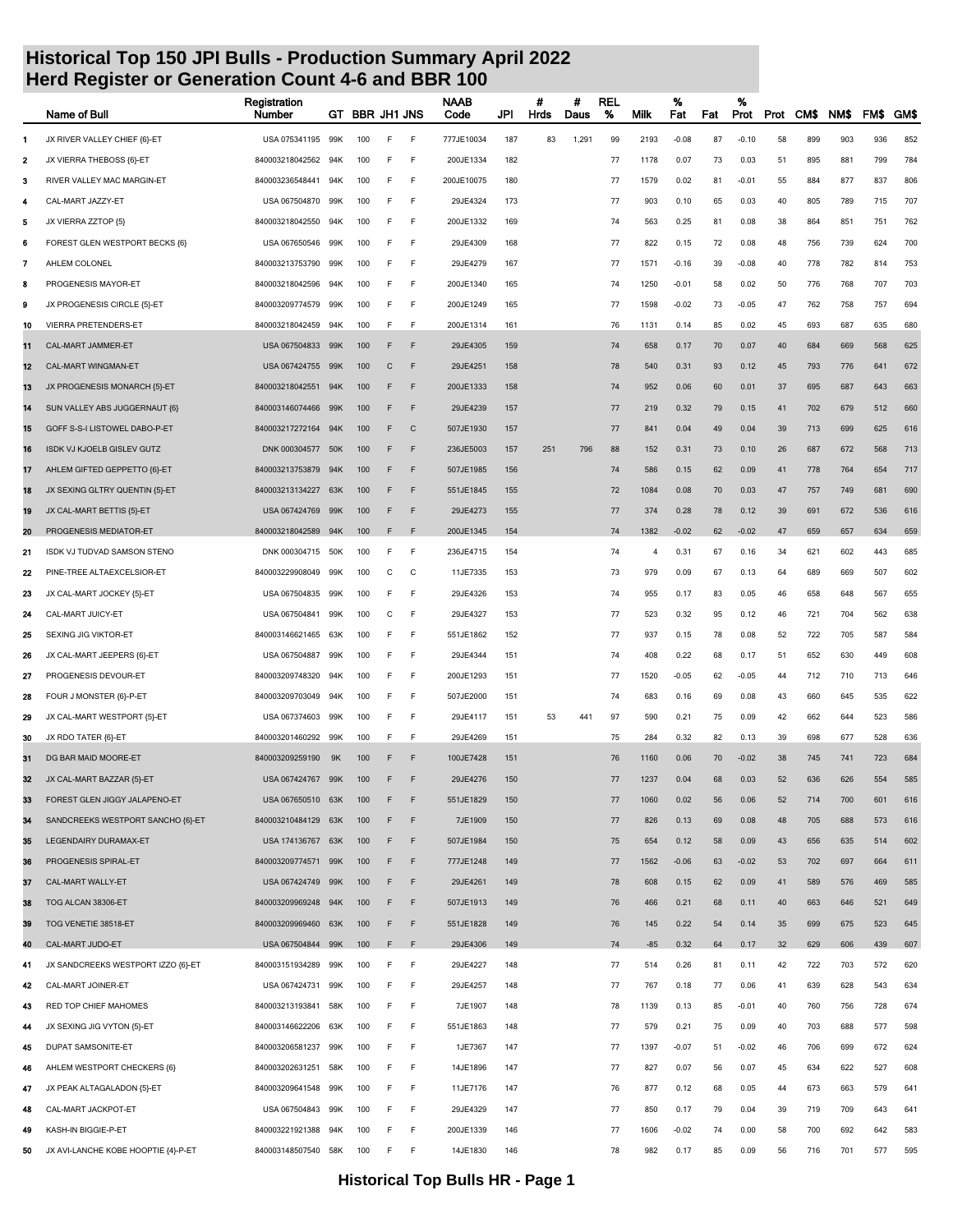| SCS. |              |        |              | PL DPR CCR HCR | LIV .  | EFI             | Type<br>Hrds | Type Type<br>Daus | REL FS ST SR DF |        |                 |                          |             | RA               | RW     | RL               | FA               | FU     | RH     | <b>RUW</b> | UC     | UD               | TP               | TL.              | <b>RTP</b><br>RV | <b>RTP</b><br>s٧ | JUI     |
|------|--------------|--------|--------------|----------------|--------|-----------------|--------------|-------------------|-----------------|--------|-----------------|--------------------------|-------------|------------------|--------|------------------|------------------|--------|--------|------------|--------|------------------|------------------|------------------|------------------|------------------|---------|
| 2.93 | 5.1          | $-1.1$ | $-0.3$       | 1.5            | $-1.9$ | 8.0             | 38           | 564               | 98              | 2.5    | 0.0             | $-0.8$                   | 3.1         | 0.0              | $-1.2$ | 0.0              | S <sub>0.5</sub> | 0.6    | 3.7    | 2.6        | 2.1    | D1.0             | C2.2             | L <sub>0.9</sub> | C1.7             | <b>B1.5</b>      | 13.90   |
| 2.72 | 7.5          | $-0.7$ | 0.8          | 1.8            | $-0.3$ | 9.0             | $\mathbf 0$  | 0                 | 80              |        | $1.2 -0.6$      | $-0.6$                   | 1.1         | H0.4             | $-0.8$ | P0.3             | S0.6             | 0.5    | 0.9    | 0.5        | 0.4    | D <sub>0.3</sub> | CO.5             | S <sub>0.1</sub> | CO.3             | CO.3             | 3.01    |
| 2.87 | 5.5          | $-1.5$ | $-0.3$       | 0.4            | $-0.8$ | 8.1             | $\mathbf 0$  | 0                 | 80              | 1.8    |                 | $-1.1 - 0.8$             | 2.6         | H <sub>0.5</sub> | $-1.0$ | S <sub>0.7</sub> | 0.0              | 0.1    | 2.4    | 1.9        | 1.1    | D1.4             | CO.9             | L <sub>0.2</sub> | CO.3             | B0.5             | 6.27    |
| 2.57 | 6.9          | 0.3    | 1.1          | 1.4            | 2.8    | 8.4             | $\Omega$     | 0                 | 79              | 0.5    | $-0.8$          | $-0.2$                   | 0.3         | H <sub>0.8</sub> | 0.1    | S <sub>0.8</sub> | L <sub>0.2</sub> | 0.6    | 0.2    | $-0.1$     | $-0.4$ | D <sub>0.2</sub> | CO.7             | S <sub>1.0</sub> | CO.1             | 0.0              | 2.08    |
| 2.94 | 6.1          | $-1.1$ | $-1.1$       | 1.3            | 2.4    | 9.3             | 0            | 0                 | 78              | 1.1    | $-1.3$          | $-1.1$                   | 0.9         | L <sub>0.8</sub> | $-1.0$ | S <sub>0.3</sub> | L <sub>0.5</sub> | 1.0    | 1.9    | 0.6        | 0.7    | S <sub>0.5</sub> | CO.5             | L <sub>0.1</sub> | C <sub>0.7</sub> | B <sub>0.2</sub> | 9.05    |
| 2.81 | 5.0          | 1.0    | 0.9          | 0.9            | 1.8    | 8.7             | $\mathbf 0$  | 0                 | 79              | 0.9    | 0.5             | 0.7                      | 1.1         | H <sub>0.3</sub> | 0.0    | S <sub>0.5</sub> | S <sub>0.2</sub> | 0.2    | 0.7    | 1.0        | $-0.1$ | D1.2             | CO.6             | L <sub>0.4</sub> | W0.2             | B0.4             | 0.53    |
| 2.98 | 6.9          | 1.5    | 2.5          | 3.1            | 2.3    | 8.1             | 0            | 0                 | 80              | 1.9    |                 | $0.1 - 1.5$              | 2.0         | 0.0              | $-1.4$ | P0.3             | S0.8             | 1.5    | 2.9    | 1.0        | 0.3    | S1.6             | CO.8             | S <sub>0.2</sub> | CO.7             | B0.6             | 15.62   |
| 2.93 | 5.7          | $-0.6$ | 0.7          | 3.2            | 1.3    | 9.4             | 0            | 0                 | 77              | 1.3    | $-0.5$          | $-0.6$                   | 1.2         | L <sub>0.8</sub> | $-0.9$ | S <sub>0.2</sub> | L0.3             | 1.4    | 2.4    | 1.0        | 0.3    | S <sub>0.6</sub> | W0.1             | S <sub>0.4</sub> | W0.3             | B <sub>0.1</sub> | 10.87   |
| 2.81 | 5.3          | $-0.4$ | 0.1          | 2.6            | 0.2    | 8.4             | $\mathbf 0$  | 0                 | 80              | 1.7    | 1.2             | $-0.2$                   | 2.4         | L1.2             | $-0.3$ | S0.7             | L <sub>0.4</sub> | $-0.2$ | 2.2    | 1.5        | 1.3    | D <sub>0.7</sub> | CO.7             | L0.6             | CO.8             | <b>B0.8</b>      | 6.82    |
| 2.99 | 3.6          | 1.0    | 2.0          | 3.2            | $-0.5$ | 7.7             | 0            | 0                 | 79              | 1.7    | 1.7             | 0.8                      | 1.6         | H <sub>0.6</sub> | 0.7    | 0.0              | S <sub>0.9</sub> | 1.8    | 1.6    | 0.9        | 1.2    | S <sub>0.6</sub> | C <sub>2.1</sub> | L <sub>0.2</sub> | C2.0             | CO.1             | 10.28   |
| 2.81 | 4.1          | 0.7    | 0.5          | 0.9            | 3.7    | 8.3             | $\mathbf{0}$ | $\mathbf{0}$      | 77              | 1.6    | 2.1             | 0.6                      | 1.7         | H <sub>0.7</sub> | 1.0    | S <sub>0.1</sub> | S <sub>1.0</sub> | 1.9    | 2.1    | 0.8        | 0.7    | S <sub>1.6</sub> | C1.0             | L1.4             | CO.4             | <b>B0.5</b>      | 12.22   |
| 2.97 | 4.1          | $-2.6$ | $-2.1$       | 0.5            | 2.1    | 9.9             | $\mathbf 0$  | $\mathbf 0$       | 81              | 1.3    | 0.6             | $-0.4$                   | 1.5         | L1.2             | $-0.2$ | S0.6             | L <sub>0.2</sub> | 1.0    | 1.4    | 1.2        | 0.7    | S0.3             | C2.6             | S <sub>0.5</sub> | C <sub>2.3</sub> | B0.2             | 9.18    |
| 2.85 | 5.3          | 1.3    | 1.9          | 2.5            | 0.4    | 8.6             | $\Omega$     | $\mathbf{0}$      | 77              | 1.8    | 1.0             | $-0.1$                   | 1.7         | H0.6             | 0.0    | 0.0              | S0.8             | 1.9    | 2.3    | 1.2        | 1.2    | S <sub>1.0</sub> | C1.3             | L <sub>0.5</sub> | C1.2             | <b>B0.8</b>      | 13.69   |
| 2.82 | 3.6          | 0.6    | 0.8          | 1.1            | 0.4    | 8.7             | $\mathbf{0}$ | $\mathbf 0$       | 79              | 0.9    | 0.1             | 0.2                      | 0.4         | H1.0             | 0.2    | P0.3             | S0.8             | 1.7    | 0.3    | $-0.2$     | $-0.4$ | 0.0              | C <sub>2.1</sub> | S <sub>0.3</sub> | C1.0             | CO.6             | 3.67    |
| 2.70 | 6.5          | 0.4    | 1.1          | 1.7            | 4.0    | 9.3             | $\mathbf{0}$ | $\mathbf 0$       | 80              | 0.6    | $-0.4$          | 0.0                      | 0.4         | H <sub>0.7</sub> | 0.5    | S <sub>0.5</sub> | 0.0              | 0.6    | 0.2    | 0.3        | 0.3    | S <sub>0.2</sub> | C1.1             | S <sub>0.9</sub> | CO.7             | CO.4             | 2.87    |
| 2.88 | 2.9          | 0.9    | 3.8          | 4.7            | 0.6    | 3.1             | 117          | 355               | 79              | $-0.3$ | $-0.8$          | $-1.6$                   | 0.9         | L <sub>0.1</sub> | $-1.4$ | P <sub>0.4</sub> | L <sub>0.8</sub> | $-1.4$ | 0.0    | 0.3        | 0.6    | S <sub>0.7</sub> | C1.4             | S <sub>0.9</sub> | C1.3             | 0.0              | 1.33    |
| 2.98 | 6.1          | 0.5    | $1.5$        | 1.6            | 1.3    | 8.0             | $\mathbf{0}$ | $\mathbf 0$       | 77              | 0.6    | $-2.0$          | $-0.6$                   | 0.5         | H <sub>0.7</sub> | $-0.9$ | S <sub>0.1</sub> | L <sub>0.3</sub> | $-0.4$ | 0.9    | 0.3        | $-0.2$ | D <sub>1.2</sub> | W0.8             | L <sub>0.1</sub> | W0.9             | <b>B0.3</b>      | $-0.47$ |
| 3.00 | 5.2          | 0.1    | $-0.2$       | 1.1            | 1.2    | 6.8             | $\mathbf 0$  | $\mathbf 0$       | 76              | 1.2    | $-0.2$          | 0.2                      | 1.3         | H <sub>0.9</sub> | $-0.3$ | P <sub>0.4</sub> | S <sub>0.4</sub> | 0.9    | 1.5    | $1.2$      | 0.4    | 0.0              | CO.4             | S <sub>0.4</sub> | CO.5             | <b>B0.6</b>      | 7.68    |
| 2.83 | 4.0          | $-1.0$ | 1.4          | 4.1            | 0.1    | 8.4             | $\mathbf{0}$ | $\mathbf 0$       | 79              | 1.7    | 0.1             | 0.5                      | 1.6         | H <sub>0.9</sub> | 0.8    | S <sub>0.2</sub> | S0.5             | 1.9    | 2.1    | 1.5        | 0.8    | S0.7             | CO.7             | L1.0             | 0.0              | <b>B0.3</b>      | 10.49   |
| 3.08 | 3.5          | 0.5    | 2.4          | 4.4            | $-0.2$ | 8.9             | $\mathbf 0$  | $\mathbf 0$       | 77              | 1.3    |                 | $0.4 -0.2$               | 1.5         | L <sub>0.1</sub> | $-0.3$ | 0.0              | 0.0              | 1.5    | 2.5    | 1.4        | 0.9    | S <sub>0.5</sub> | CO.8             | L <sub>0.5</sub> | C1.1             | <b>B1.3</b>      | 13.25   |
| 2.97 | 2.5          | 3.4    | 4.6          | 5.2            | 0.6    | 3.4             | $\mathbf 0$  | 0                 | 73              | $-0.5$ | $-0.2$          |                          | $-0.1 -0.6$ | H <sub>0.3</sub> | $-0.7$ | P0.4             | S0.6             | $-0.4$ | $-0.8$ | $-1.2$     | $-1.0$ | S <sub>0.7</sub> | W1.3             | L0.4             | W1.9             | CO.2             | $-4.17$ |
| 2.98 | 3.8          | $-1.0$ | 0.4          | 2.2            | 0.1    | 8.4             | $\Omega$     | 0                 | 77              | 0.6    | 1.0             | 0.8                      | 0.9         | H <sub>0.2</sub> | 0.8    | P0.1             | S <sub>0.2</sub> | 0.7    | 0.4    | 0.3        | $-0.1$ | D <sub>0.2</sub> | W0.2             | 0.0              | W0.1             | CO.5             | 1.05    |
| 3.01 | 2.3          | 1.0    | 0.9          | 1.9            | 1.4    | 6.1             | 0            | 0                 | 76              | 0.8    | 1.5             | 0.7                      | 1.4         | L <sub>0.9</sub> | 0.5    | S <sub>0.3</sub> | 0.0              | 0.8    | 1.1    | 0.6        | $-0.1$ | S <sub>0.4</sub> | C1.2             | L0.6             | CO.2             | 0.0              | 5.08    |
| 2.99 | 3.0          | $-1.4$ | $-1.2$       | 1.1            | 2.1    | 9.5             | 0            | 0                 | 80              | 0.6    | 1.3             | 0.3                      | 1.0         | L1.3             | 0.0    | S <sub>0.8</sub> | L <sub>0.7</sub> | $-0.6$ | 0.8    | 0.9        | 0.3    | D <sub>0.7</sub> | CO.1             | L <sub>0.7</sub> | W0.2             | B <sub>0.4</sub> | 0.30    |
| 2.81 | 4.9          | $-1.9$ | $-1.2$       | $-0.4$         | 0.8    | 8.8             | $\mathbf 0$  | 0                 | 79              | 1.5    | 1.9             | 0.8                      | 1.1         | H <sub>1.6</sub> | 1.2    | P1.3             | S <sub>1.9</sub> | 2.2    | 1.0    | 0.4        | $-0.3$ | S <sub>1.9</sub> | C1.1             | S <sub>0.6</sub> | CO.4             | CO.5             | 9.96    |
| 2.99 | 2.7          | 0.1    | 0.1          | 2.3            | 1.5    | 8.1             | $\mathbf 0$  | 0                 | 77              | 0.9    | 1.4             | 0.3                      | 1.3         | H <sub>0.8</sub> | 0.3    | P0.1             | S <sub>0.4</sub> | 0.8    | 1.1    | 0.3        | $-0.3$ | S <sub>0.4</sub> | CO.4             | L <sub>0.9</sub> | W0.2             | B0.5             | 5.01    |
| 2.87 | 4.8          | $-1.0$ | 0.2          | 3.5            | $-0.2$ | 8.7             | $\mathbf 0$  | 0                 | 79              | 1.7    | $-0.1$          | $-0.4$                   | 0.9         | H <sub>0.7</sub> | $-0.6$ | P1.5             | S <sub>1.4</sub> | 1.6    | 2.1    | 0.9        | 1.3    | S <sub>0.9</sub> | C1.0             | L1.0             | CO.9             | B1.1             | 12.20   |
| 2.87 | 4.1          | 0.8    | 2.0          | 2.8            | 1.1    | 9.3             | $\mathbf 0$  | 0                 | 78              | 0.3    | 0.1             | 0.5                      | 0.9         | H <sub>0.7</sub> | 0.4    | S <sub>0.9</sub> | L <sub>0.5</sub> | $-0.8$ | $-0.6$ | 0.2        | 0.9    | D1.1             | CO.7             | S <sub>0.1</sub> | CO.6             | CO.3             | $-4.50$ |
| 2.76 | 3.6          | $-0.3$ | $-0.8$       | 1.1            | 1.8    | 7.9             | 23           | 208               | 96              | 1.5    | 1.1             | 0.8                      | 1.1         | H <sub>0.5</sub> | 0.8    | P <sub>0.2</sub> | S0.6             | 1.6    | 1.4    | 0.3        | $-0.4$ | S <sub>0.4</sub> | C1.5             | L <sub>0.5</sub> | CO.6             | B0.6             | 8.23    |
| 2.81 | 3.8          | 0.1    | 0.8          | 0.8            | 1.8    | 7.3             | $\mathbf 0$  | 0                 | 78              | 0.3    | 1.4             | 0.1                      | 1.1         | L <sub>0.6</sub> | 0.0    | S <sub>0.7</sub> | S <sub>0.2</sub> | $-0.1$ | $-0.1$ | -0.6       | $-1.1$ | D <sub>0.3</sub> | CO.4             | L <sub>0.1</sub> | W0.3             | CO.9             | $-2.90$ |
| 2.89 | 5.5          | $-0.2$ | 0.1          | 0.8            | 0.0    | 8.2             | $\mathbf{0}$ | $\mathbf{0}$      | 77              | 1.7    | $-0.8$          | $-0.3$                   | 1.4         | H <sub>0.3</sub> | $-0.7$ | P0.6             | S <sub>0.9</sub> | 0.8    | 1.7    | 1.3        | 1.2    | D <sub>0.2</sub> | C1.7             | S <sub>0.5</sub> | C1.4             | CO.1             | 7.92    |
|      | $2.92$ $3.1$ | $-0.7$ | $1.2$        | 4.1            | $-0.2$ | 8.6             | $\Omega$     | $\mathbf{0}$      | 79              | 1.3    | 0.4             | 0.9                      | 1.1         | H1.2             | 1.2    | S <sub>0.2</sub> | S <sub>0.5</sub> | 2.1    | 1.8    | 1.0        | 0.0    | S <sub>1.1</sub> | CO.2             | L <sub>0.9</sub> | W0.4             | <b>B0.1</b>      | 9.76    |
|      | $2.85$ 5.2   |        | $-1.0 -0.2$  | 1.3            | 0.9    | 9.4             | $\mathbf 0$  | $\mathbf 0$       | 80              |        | $0.9 - 0.6$     | 0.0                      | 0.6         | H1.5             | 0.0    | P0.1             | S <sub>0.3</sub> | 1.0    | 0.2    | 0.3        | 0.5    | S <sub>0.4</sub> | C1.3             | S1.0             | C1.0             | B0.2             | 5.05    |
|      | $2.80$ $3.9$ |        | $-1.2 - 1.4$ | 0.1            | 1.7    | 8.2             | $\mathbf 0$  | $\mathbf 0$       | 79              |        | $0.8 - 1.0$     | 0.2                      | 0.2         | H <sub>0.4</sub> | $-0.1$ | P <sub>0.3</sub> | S <sub>0.3</sub> | 0.8    | 0.8    | 0.5        | $-0.3$ | D <sub>0.5</sub> | C1.2             | S <sub>0.7</sub> | CO.4             | <b>B0.1</b>      | 3.88    |
|      | $2.63$ 4.4   | 0.2    | 1.6          | 2.6            | $-0.8$ | 5.5             | $\mathbf 0$  | $\bf{0}$          | 76              |        | $0.3 -0.7$      | 0.1                      | 0.3         | H <sub>0.4</sub> | 0.1    | P <sub>0.6</sub> | S <sub>0.1</sub> | 0.2    | 0.1    | 0.5        | $-0.3$ | S <sub>0.2</sub> | CO.4             | S <sub>0.8</sub> | 0.0              | CO.9             | 0.47    |
|      | 2.88 4.3     | $-1.9$ | $-0.9$       | 2.7            | $-0.1$ | 8.3             | $\mathbf 0$  | $\bf{0}$          | 80              |        |                 | $2.0$ 0.7 $-0.1$ 2.4     |             | H <sub>0.4</sub> | 0.1    | S <sub>0.1</sub> | S <sub>0.5</sub> | 1.4    | 2.9    | 2.0        | 0.7    | D <sub>0.3</sub> | C1.5             | L <sub>0.7</sub> | C1.2             | <b>B0.7</b>      | 12.02   |
|      | 2.98 3.4     | 2.1    | 3.0          | 3.0            | 2.0    | 8.9             | $\mathbf 0$  | $\mathbf 0$       | 79              |        | $1.2$ 2.3       | 0.9                      | 1.0         | 0.0              | 1.2    | S <sub>0.7</sub> | S <sub>0.6</sub> | 2.5    | 1.9    | 0.6        | $-0.4$ | S <sub>1.5</sub> | CO.6             | L1.5             | W0.7             | <b>B0.1</b>      | 10.57   |
|      | $2.90$ $3.1$ | 0.5    | 1.9          | 2.2            | 0.0    | 6.7             | $\pmb{0}$    | $\mathbf 0$       | 77              |        | $0.1 - 0.9$     | $-0.4$                   | 0.2         | H <sub>0.1</sub> | $-0.2$ | S <sub>0.1</sub> | L <sub>0.3</sub> | 0.6    | 0.7    | $-0.2$     | $-0.8$ | S0.6             | W0.7             | S <sub>0.7</sub> | W1.1             | CO.2             | 3.36    |
|      | $2.71$ 5.0   | 0.4    | 1.2          | 2.2            | $-0.3$ | 5.7             | $\pmb{0}$    | $\mathbf 0$       | 77              |        |                 | $0.2$ -1.2 -1.0 0.6      |             | H1.3             | $-0.8$ | P0.6             | S <sub>0.1</sub> | 0.4    | 0.3    | 0.0        | $-0.9$ | S0.6             | 0.0              | S0.8             | W0.5             | CO.6             | 1.88    |
|      | 2.83 3.5     |        | $1.5$ 2.4    | 4.7            |        | $3.0\qquad 8.1$ | $\pmb{0}$    | $\mathbf 0$       | 77              |        |                 | 1.0  0.6  0.2  0.6       |             | H <sub>0.7</sub> | 0.6    | P0.8             | S <sub>0.4</sub> | 0.6    | 1.0    | $-0.1$     | 0.6    | S0.7             | W0.3             | L1.3             | W0.7             | CO.2             | 3.41    |
|      | 2.80 3.8     |        | $-2.0 -1.9$  | $-0.4$         |        | $0.2$ 7.3       | 0            | 0                 | 79              |        |                 | $1.1 -1.2$ 0.0 0.0       |             | H <sub>1.4</sub> | $-0.4$ | P0.1             | S0.2             | 1.7    | 0.9    | 0.1        | 0.1    | S0.7             | C1.1             | L <sub>0.1</sub> | CO.9             | <b>B0.4</b>      | 7.73    |
|      | 2.96 3.2     | 1.7    | 2.4          | 2.1            | 1.4    | 6.4             | 0            | 0                 | 78              |        | $0.5$ 1.4       | 0.8                      | 0.5         | L <sub>0.1</sub> | 0.7    | S <sub>0.9</sub> | S0.2             | 1.3    | 0.3    | $-0.4$     | 0.3    | S <sub>0.6</sub> | CO.3             | L <sub>0.4</sub> | C <sub>0.1</sub> | C1.0             | 2.27    |
|      | 2.96 4.3     | $-2.3$ | $-1.3$       | 1.2            | 0.2    | 9.3             | 0            | 0                 | 80              |        |                 | $1.4 -0.7 -0.8$          | 1.6         | L1.1             | $-1.1$ | S <sub>0.5</sub> | L <sub>0.6</sub> | $-0.1$ | 1.7    | 1.6        | 1.4    | D1.0             | C2.2             | L <sub>0.1</sub> | C2.2             | <b>B0.3</b>      | 5.82    |
|      | 2.85 5.5     | $-0.4$ | 0.3          | 2.9            | 1.1    | 9.2             | $\pmb{0}$    | 0                 | 79              | 0.8    | 0.3             | 1.0                      | 0.8         | H <sub>1.4</sub> | 0.8    | S0.1             | S0.6             | 0.5    | 0.1    | 0.3        | 0.6    | D <sub>0.5</sub> | CO.8             | L <sub>0.5</sub> | CO.9             | <b>B0.3</b>      | 1.00    |
|      | $2.75$ 6.2   | 0.0    | 0.7          | 1.1            | $-0.1$ | 9.4             | $\pmb{0}$    | 0                 | 80              |        |                 | $0.9 -0.1 -0.2 0.7$      |             | H <sub>1.3</sub> | $-0.3$ | P0.6             | S0.3             | 0.8    | 0.4    | 0.2        | 0.2    | S <sub>0.4</sub> | 0.0              | L <sub>0.1</sub> | CO.2             | <b>B0.5</b>      | 3.93    |
|      | 2.98 3.2     | 0.5    | 0.3          | 1.7            | 1.3    | 8.6             | $\pmb{0}$    | 0                 | 79              |        |                 | $1.3$ $1.1$ $-0.5$ $1.2$ |             | H <sub>0.7</sub> | 0.0    | P0.1             | S0.6             | 1.8    | 1.6    | $-0.1$     | $-0.8$ | S2.0             | CO.4             | S <sub>0.4</sub> | C <sub>0.1</sub> | <b>B0.1</b>      | 11.45   |
|      | $2.98$ 4.1   | 0.6    | 1.0          | 3.7            | $-0.8$ | 6.7             | 0            | 0                 | 77              |        | $0.7\ 0.8$      | $-0.1$ 1.3               |             | L1.0             | $-0.2$ | S <sub>1.2</sub> | L <sub>0.8</sub> | 0.5    | 0.8    | $-0.3$     | 0.4    | S <sub>0.9</sub> | W0.8             | L1.1             | W0.8             | B0.2             | 3.52    |
|      | 2.91 4.5     | $-0.5$ | $-0.3$       | 1.4            | 2.8    | 8.2             | 0            | 0                 | 79              | 0.5    |                 | $0.4 -0.1$               | 0.7         | L <sub>0.6</sub> | $-0.1$ | S <sub>0.3</sub> | L <sub>0.1</sub> | $-0.5$ | 0.4    | 0.3        | $-0.2$ | D1.0             | CO.3             | L <sub>0.4</sub> | W0.1             | CO.2             | $-2.04$ |
|      | $2.88$ 4.1   | $-2.3$ | $-1.5$       | 1.1            | 0.7    | 8.8             | 0            | 0                 | 80              | 0.8    | 0.6             | 0.6                      | 1.4         | H <sub>0.2</sub> | 0.8    | S <sub>0.4</sub> | S <sub>0.4</sub> | $-0.2$ | 0.4    | 1.0        | 0.4    | D <sub>0.8</sub> | CO.9             | S <sub>0.5</sub> | C0.7             | B0.2             | 1.04    |
|      | 2.99 3.4     |        | $-2.2 - 2.9$ | $-2.1$         | 1.8    | 7.8             | 0            | 0                 | 80              |        | $1.0\qquad 0.5$ |                          | $0.7$ 1.3   | H <sub>0.1</sub> | 1.0    | S <sub>0.5</sub> | S <sub>0.3</sub> | 0.5    | 0.7    | 0.4        | 0.5    | S <sub>0.2</sub> | 0.0              | S0.1             | W0.2             | B0.2             | 3.68    |
|      |              |        |              |                |        |                 |              |                   |                 |        |                 |                          |             |                  |        |                  |                  |        |        |            |        |                  |                  |                  |                  |                  |         |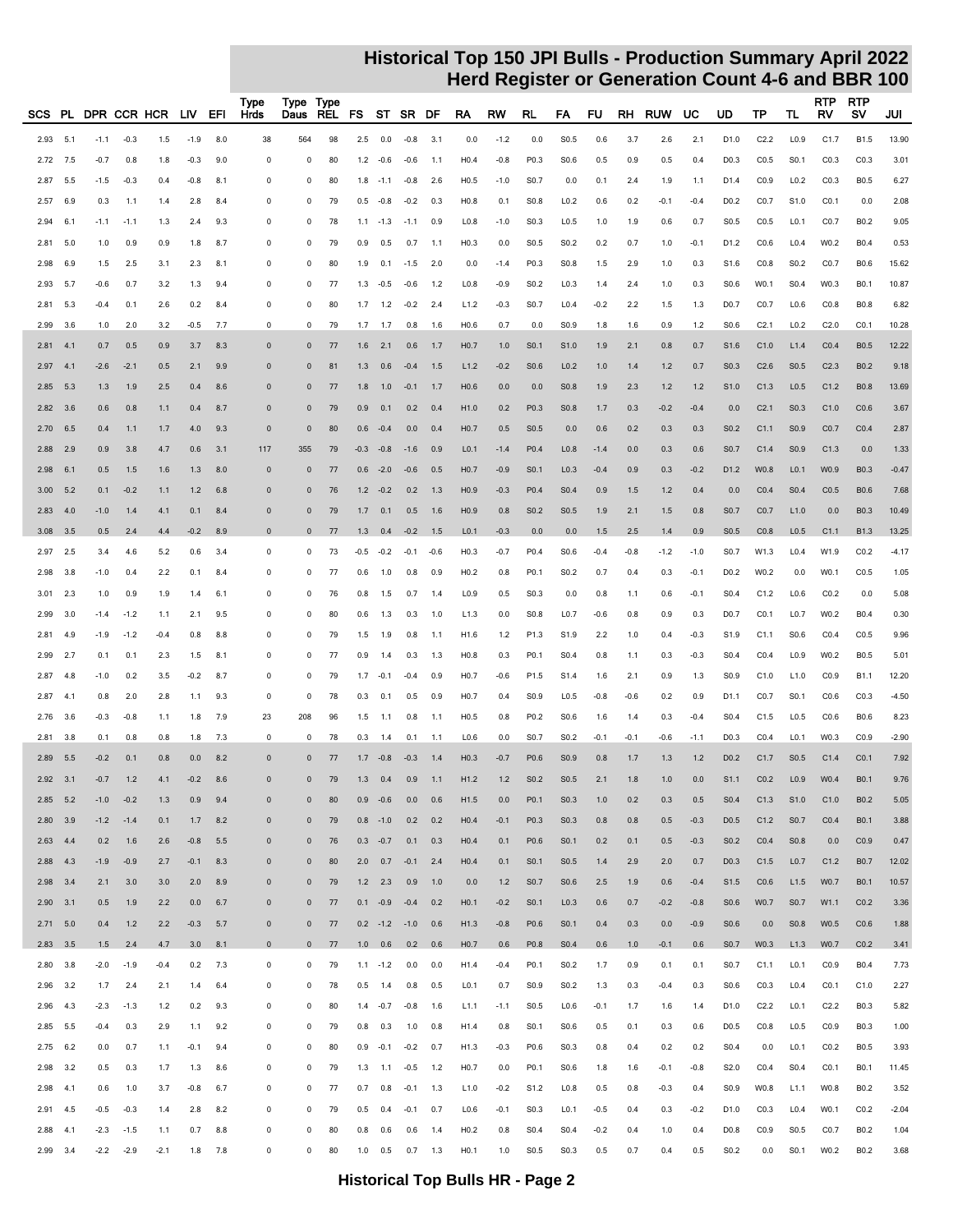|    | Name of Bull                        | Registration<br>Number | GT  | <b>BBR JH1 JNS</b> |   |              | NAAB<br>Code | JPI | #<br>Hrds | #<br>Daus | <b>REL</b><br>% | Milk | %<br>Fat | Fat | %<br>Prot | Prot | CM\$ | NM\$ | FM\$ | <b>GMS</b> |
|----|-------------------------------------|------------------------|-----|--------------------|---|--------------|--------------|-----|-----------|-----------|-----------------|------|----------|-----|-----------|------|------|------|------|------------|
| 51 | RDO ZAPP {4}-ET                     | 840003201460305        | 99K | 100                | F | F            | 29JE4264     | 146 |           |           | 75              | 678  | 0.10     | 54  | 0.09      | 44   | 667  | 652  | 537  | 616        |
| 52 | KASH-IN SUGAR DADDY-ET              | 840003149286929        | 63K | 100                | F | F            | 551JE1798    | 145 |           |           | 78              | 682  | 0.18     | 73  | 0.10      | 47   | 663  | 645  | 515  | 571        |
| 53 | JX CAL-MART WORSHIP {5}-ET          | USA 067504838          | 99K | 100                | F | F            | 29JE4323     | 145 |           |           | 75              | 317  | 0.22     | 62  | 0.11      | 36   | 587  | 569  | 439  | 563        |
| 54 | TOG ROLLER 39545-ET                 | 840003217483230        | 63K | 100                | F | F            | 551JE1885    | 145 |           |           | 76              | 465  | 0.09     | 43  | 0.05      | 27   | 617  | 602  | 529  | 636        |
| 55 | PRIMUS COMANCHE KESTREL-P-ET        | 840003006436131        | 99K | 100                | F | F            | 7JE1630      | 144 | 27        | 115       | 94              | 2828 | $-0.34$  | 56  | $-0.14$   | 69   | 672  | 683  | 759  | 617        |
| 56 | PEAK ALTACOPACABANA-ET              | 840003228352384        | 99K | 100                | F | C            | 11JE7326     | 144 |           |           | 73              | 1077 | 0.06     | 65  | 0.07      | 55   | 694  | 684  | 581  | 638        |
| 57 | LEGENDAIRY DELTORO {6}-ET           | USA 174074344          | 99K | 100                | F | F            | 97JE210      | 144 |           |           | 77              | 1285 | $-0.02$  | 58  | 0.03      | 54   | 675  | 661  | 582  | 544        |
| 58 | <b>HILLVIEW LISTOWEL-P</b>          | USA 067333440          | 99K | 100                | F | $\mathsf{C}$ | 200JE1045    | 144 | 162       | 2,081     | 99              | 1293 | $-0.04$  | 54  | 0.02      | 53   | 701  | 689  | 616  | 575        |
| 59 | KASH-IN SUAVECITO-ET                | 840003149286905        | 63K | 100                | F | F            | 551JE1796    | 144 |           |           | 78              | 640  | 0.16     | 65  | 0.10      | 46   | 646  | 627  | 496  | 572        |
| 60 | JX ABS 2251 GAMEFACE {5}-ET         | 840003223362251        | 99K | 100                | F | F            | 29JE4311     | 144 |           |           | 74              | 681  | 0.16     | 67  | 0.09      | 45   | 634  | 619  | 502  | 559        |
| 61 | PEAK GOLDROYAL-ET                   | 840003218483953        | 99K | 100                | C | F            | 1JE7322      | 143 |           |           | 73              | 1199 | 0.13     | 88  | 0.08      | 62   | 677  | 664  | 545  | 625        |
| 62 | JX TWINRIDGE ALTASASSO {4}-ET       | 840003207538047        | 99K | 100                | E | F            | 11JE7161     | 143 |           |           | 75              | 661  | 0.15     | 65  | 0.09      | 43   | 574  | 562  | 455  | 561        |
| 63 | TOG ISNER-P-ET                      | 840003203346681        | 55K | 100                | F | F            | 97JE212      | 143 |           |           | 77              | 881  | $-0.03$  | 37  | $-0.01$   | 30   | 594  | 588  | 565  | 583        |
| 64 | JX PEAK DEEPDIVE {5}-ET             | 840003234515173        | 99K | 100                | F | F            | 1JE7344      | 142 |           |           | 72              | 938  | 0.18     | 85  | 0.09      | 55   | 630  | 613  | 484  | 556        |
| 65 | SANDCREEKS WESTPORT DANTONIO {6}-ET | 840003151934291        | 99K | 100                | F | F            | 29JE4226     | 142 |           |           | 76              | 1009 | 0.04     | 58  | 0.07      | 52   | 635  | 619  | 511  | 536        |
| 66 | VALSIGNA PINE BLIZZARD              | 840003126987947        | 94K | 100                | F | F            | 7JE1965      | 142 |           |           | 77              | 893  | 0.09     | 63  | 0.08      | 50   | 625  | 611  | 501  | 529        |
| 67 | JX VIERRA CLAPTON {4}-ET            | 840003200644122        | 99K | 100                | F | F            | 777JE1228    | 142 |           |           | 78              | 1070 | 0.13     | 80  | 0.02      | 44   | 677  | 671  | 615  | 624        |
| 68 | ROWLEYS 1996 DANIEL TUCKER {6}-ET   | 840003201928443        | 58K | 100                | F | F            | 507JE1816    | 142 |           |           | 76              | 881  | 0.04     | 51  | 0.04      | 41   | 677  | 668  | 599  | 599        |
| 69 | JX PEAK NOTORIO {5}-ET              | 840003215564813 99K    |     | 100                | E | F            | 1JE7259      | 142 |           |           | 76              | 866  | 0.12     | 68  | 0.04      | 40   | 649  | 639  | 570  | 581        |
| 70 | FOUR J MAMMOTH {6}-P-ET             | 840003209702781        | 94K | 100                | E | C            | 14JE2001     | 142 |           |           | 74              | 644  | 0.17     | 68  | 0.07      | 39   | 680  | 666  | 570  | 626        |
| 71 | PEAK A-GAME-ET                      | 840003217428926        | 99K | 100                | F | F            | 1JE7247      | 141 |           |           | 77              | 1061 | 0.21     | 99  | 0.09      | 58   | 710  | 695  | 571  | 562        |
| 72 | <b>VIERRA JONPARDI-ET</b>           | 840003218042426        | 94K | 100                | F | C            | 200JE1300    | 141 |           |           | 77              | 677  | 0.19     | 74  | 0.11      | 50   | 649  | 633  | 494  | 556        |
| 73 | JX DODAN LH TROOPER {4}             | 840003203116924        | 99K | 100                | F | F            | 29JE4204     | 141 |           |           | 77              | 864  | 0.08     | 59  | 0.06      | 46   | 623  | 610  | 514  | 559        |
| 74 | JX DUPAT VJ GISLEV GALANTIS {6}-ET  | 840003209721941        | 94K | 100                | F | F            | 7JE2036      | 141 |           |           | 76              | 677  | 0.02     | 38  | 0.08      | 42   | 592  | 575  | 466  | 558        |
| 75 | JX CAL-MART BIGCHEESE {5}-ET        | USA 067424787          | 99K | 100                | F | F            | 29JE4301     | 141 |           |           | 77              | -8   | 0.34     | 72  | 0.19      | 40   | 658  | 633  | 441  | 584        |
| 76 | PVF ZON                             | 840003205771467        | 99K | 100                | F | F            | 1JE7314      | 141 |           |           | 77              | 1036 | 0.06     | 63  | $-0.01$   | 35   | 610  | 607  | 588  | 619        |
| 77 | JX FARIA BROTHERS ALTAGRONK {4}-ET  | 840003135124429        | 99K | 100                | C | F            | 11JE1339     | 140 | 27        | 143       | 94              | 1281 | 0.04     | 70  | 0.05      | 58   | 680  | 670  | 578  | 597        |
| 78 | JX KASH-IN GOT JIGGY {6}-ET         | 840003138463636 99K    |     | 100                | F | F            | 551JE1717    | 140 | 52        | 829       | 98              | 1177 | 0.09     | 77  | 0.05      | 54   | 681  | 667  | 575  | 565        |
| 79 | JX VIERRA TUPAC {5}-ET              | 840003218042593        | 94K | 100                | F | F            | 200JE1346    | 140 |           |           | 73              | 1103 | 0.07     | 69  | 0.06      | 53   | 649  | 641  | 552  | 578        |
| 80 | SEXING LIST ZOOMER-ET               | 840003213134252        | 63K | 100                | F | F            | 551JE1853    | 140 |           |           | 76              | 1260 | $-0.07$  | 45  | 0.03      | 52   | 656  | 644  | 571  | 565        |
| 81 | DUPAT DIMITRI KYGO-ET               | 840003209721976        | 94K | 100                | F | F            | 14JE2056     | 140 |           |           | 74              | 900  | 0.00     | 43  | 0.06      | 46   | 668  | 651  | 553  | 572        |
| 82 | <b>TOG ORBICULARIS-ET</b>           | 840003203347248        | 99K | 100                | F | F            | 97JE203      | 140 |           |           | 75              | 731  | 0.00     | 35  | 0.09      | 46   | 600  | 580  | 458  | 542        |
| 83 | JX RIALS JIGGY BALLER {4}-ET        | USA 067514793 99K      |     | 100                | F | F            | 29JE4332     | 140 |           |           | 77              | 1008 | 0.05     | 61  | 0.03      | 44   | 703  | 692  | 622  | 599        |
| 84 | JX TLJ BOOST {6}-ET                 | USA 067210559          | 99K | 100                | F | C            | 200JE1151    | 140 |           |           | 78              | 1313 | $-0.12$  | 37  | $-0.02$   | 43   | 679  | 672  | 648  | 579        |
| 85 | TOG MADDOCK-ET                      | 840003217483566        | 55K | 100                | E | F            | 97JE215      | 140 |           |           | 75              | 948  | $-0.03$  | 40  | 0.04      | 43   | 623  | 613  | 540  | 541        |
| 86 | TOG CASSELTON 39774-ET              | 840003217483459        | 63K | 100                | F | F            | 551JE1887    | 140 |           |           | 75              | 591  | 0.11     | 52  | 0.06      | 34   | 624  | 610  | 527  | 628        |
| 87 | JX VIERRA BBKING {6}-ET             | 840003218042563        | 94K | 100                | E | F            | 200JE1335    | 139 |           |           | 77              | 984  | 0.13     | 77  | 0.08      | 53   | 661  | 645  | 530  | 566        |
| 88 | ROWLEYS MUDBUG {6}-ET               | 840003201928447        | 99K | 100                | E | F            | 777JE948     | 139 |           |           | 77              | 1501 | $-0.08$  | 54  | $-0.03$   | 48   | 662  | 658  | 640  | 592        |
| 89 | JX VIERRA OZZY {5}-ET               | 840003218042518        | 94K | 100                | E | F            | 200JE1322    | 139 |           |           | 74              | 640  | 0.19     | 73  | 0.11      | 48   | 731  | 715  | 580  | 613        |
| 90 | JX CAL-MART BOOTS {5}-ET            | USA 067424764          | 99K | 100                | E | F            | 29JE4275     | 139 |           |           | 77              | 910  | 0.09     | 63  | 0.06      | 47   | 569  | 556  | 460  | 512        |
| 91 | JX PEAK DOUBLE PLAY {5}-ET          | 840003215564964        | 99K | 100                | F | F            | 1JE7289      | 139 |           |           | 73              | 1253 | 0.01     | 63  | $-0.01$   | 44   | 605  | 595  | 555  | 531        |
| 92 | JX AHLEM CAESAR {5}-ET              | 840003213753977 94K    |     | 100                | F | F            | 200JE1352    | 139 |           |           | 76              | 565  | 0.14     | 59  | 0.09      | 41   | 614  | 596  | 477  | 574        |
| 93 | JER-Z-BOYZ GRIT-ET                  | USA 174137843 55K      |     | 100                | F | F            | 614JE1977    | 139 |           |           | 75              | 675  | 0.08     | 51  | 0.06      | 39   | 618  | 604  | 510  | 578        |
| 94 | RIVER VALLEY THRASHER MIDWAY-ET     | USA 067801435 94K      |     | 100                | F | F            | 507JE5078    | 139 |           |           | 74              | 651  | 0.13     | 59  | 0.06      | 38   | 626  | 614  | 524  | 554        |
| 95 | JX S-S-I VICTORY L SKALSKI {5}-P-ET | 840003217272537        | 94K | 100                | F | F            | 614JE1929    | 139 |           |           | 78              | 546  | 0.10     | 49  | 0.08      | 37   | 671  | 656  | 554  | 533        |
| 96 | VALSIGNA GISLEV UNCOMMON-ET         | 840003221914142 94K    |     | 100                | F | F            | 7JE2023      | 139 |           |           | 76              | 698  | 0.11     | 58  | 0.04      | 35   | 584  | 573  | 501  | 556        |
| 97 | JX CROSSWIND SSI BUTKUS FIELDS {5}  | 840003208383127 99K    |     | 100                | F | $\mathsf{C}$ | 7JE1858      | 139 |           |           | 77              | 658  | 0.10     | 54  | 0.03      | 30   | 633  | 624  | 572  | 571        |
| 98 | AHLEM MIAMI PATRONUS-ET             | 840003213753889        | 94K | 100                | F | F            | 507JE1987    | 138 |           |           | 77              | 1315 | $-0.09$  | 44  | 0.03      | 56   | 653  | 646  | 572  | 590        |
| 99 | CAL-MART WISEMAN-ET                 | USA 067424753 99K      |     | 100                | C | F            | 29JE4250     | 138 |           |           | 78              | 924  | 0.26     | 102 | 0.08      | 52   | 673  | 660  | 548  | 558        |
|    | 100 JX FARIA JIGGY KELLEN {5}-ET    | 840003143701936 63K    |     | 100                | F | F            | 551JE1812    | 138 |           |           | 77              | 1271 | $-0.02$  | 58  | 0.01      | 49   | 676  | 665  | 607  | 560        |
|    |                                     |                        |     |                    |   |              |              |     |           |           |                 |      |          |     |           |      |      |      |      |            |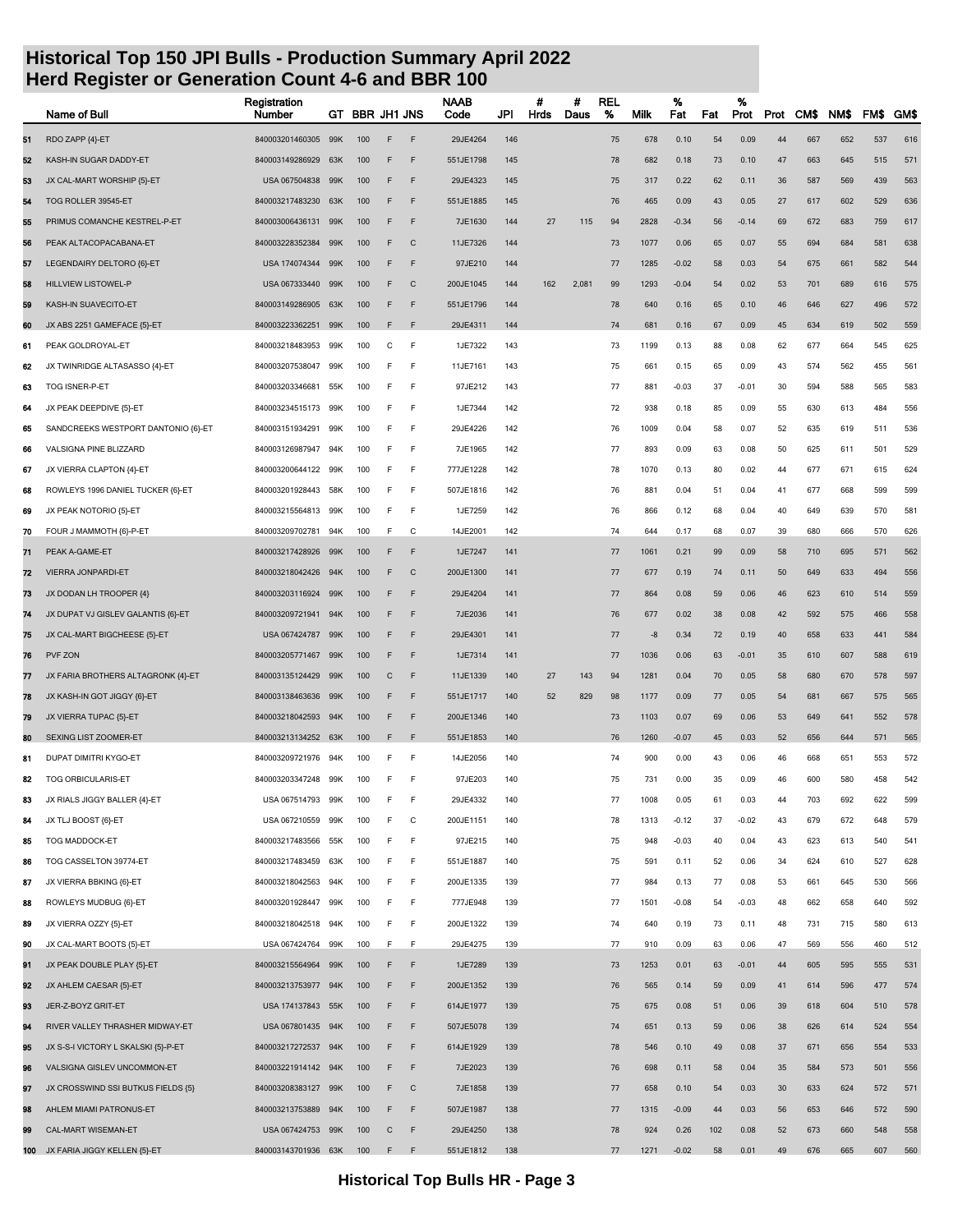|              |              | SCS PL DPR CCR HCR |               |            | LIV.          | EFI        | Type<br>Hrds             | Type Type<br>Daus           | REL      | FS         |                 | ST SR DF            |            | RA                       | RW            | RL                                   | FA                                   | <b>FU</b>  | RH         | <b>RUW</b> | UC         | UD                                   | ТP               | TL                                   | <b>RTP</b><br><b>RV</b> | RTP<br>s٧           | JUI           |
|--------------|--------------|--------------------|---------------|------------|---------------|------------|--------------------------|-----------------------------|----------|------------|-----------------|---------------------|------------|--------------------------|---------------|--------------------------------------|--------------------------------------|------------|------------|------------|------------|--------------------------------------|------------------|--------------------------------------|-------------------------|---------------------|---------------|
|              |              |                    |               |            |               |            |                          |                             |          |            |                 |                     |            |                          |               |                                      |                                      |            |            |            |            |                                      |                  |                                      |                         |                     |               |
| 2.88         | 4.9          | 1.3                | 0.9           | 0.3        | 2.6           | 6.8        | $\mathbf 0$              | $\pmb{0}$                   | 78       |            | $0.8 - 0.2$     | 0.3                 | 0.4        | H <sub>0.8</sub>         | 0.3           | 0.0                                  | S0.3                                 | 0.9        | 0.3        | $-0.1$     | $-0.7$     | D <sub>0.2</sub>                     | CO.3             | L <sub>0.7</sub>                     | W0.3                    | B0.2                | 1.15          |
| 2.83         | 4.2          | $-0.8$             | $-0.6$        | 0.9        | $-0.4$        | 9.0        | $\Omega$                 | $\mathbf 0$                 | 80       | 1.3        | 1.2             | 0.6                 | 1.1        | H1.2                     | 0.8           | P <sub>0.5</sub>                     | S0.5                                 | 1.2        | 0.8        | 0.9        | 0.5        | S <sub>0.1</sub>                     | CO.9             | L <sub>0.4</sub>                     | CO.7                    | <b>B0.6</b>         | 5.71          |
| 2.82         | 3.6          | 1.8                | 1.7           | 1.0        | 1.2           | 8.3        | $\Omega$                 | $\mathbf 0$                 | 78       | 0.9        | 2.1             | 0.4                 | 0.4        | L <sub>0.5</sub>         | 1.1           | P <sub>0.7</sub>                     | S <sub>0.7</sub>                     | 2.1        | 0.8        | $-0.4$     | $-0.4$     | S <sub>2.5</sub>                     | C1.1             | L <sub>0.2</sub>                     | CO.5                    | CO.4                | 9.63          |
| 2.63         | 4.0          | 1.9                | 3.4           | 5.1        | 0.1           | 5.1        | $\Omega$                 | $\mathbf 0$                 | 77       | $-0.5$     | $-1.9$          | $-1.1 - 0.2$        |            | H <sub>0.4</sub>         | $-1.3$        | P <sub>0.4</sub>                     | L <sub>0.1</sub>                     | $-0.7$     | 0.5        | $-0.3$     | $-1.1$     | S <sub>0.9</sub>                     | W1.9             | S <sub>0.2</sub>                     | W2.3                    | <b>B0.7</b>         | 1.20          |
| 3.07         | 3.9          | $-1.0$             | 0.0           | 1.5        | 1.3           | 9.4        | 18                       | 72                          | 91       | 0.0        | $-0.1$          | 0.5                 | 0.2        | L1.2                     | $-0.2$        | P0.5                                 | 0.0                                  | $-1.2$     | 0.3        | 0.6        | 0.4        | D1.6                                 | W1.1             | S <sub>0.5</sub>                     | W0.8                    | <b>B1.3</b>         | $-1.96$       |
| 3.11         | 3.5          | $-1.1$             | $-0.2$        | 2.4        | $-0.1$        | 8.5        | $\mathbf 0$              | $\mathbf 0$                 | 77       | 0.6        | $-0.3$          | $-0.3$              | 1.4        | H0.5                     | $-0.5$        | S <sub>0.6</sub>                     | L <sub>0.3</sub>                     | 0.7        | 0.6        | 0.6        | 0.2        | D <sub>0.2</sub>                     | CO.9             | S <sub>0.6</sub>                     | CO.9                    | C1.1                | 2.27          |
| 2.77         | 4.1          | $-2.9$             | $-2.7$        | 1.4        | 0.7           | 8.4        | $\Omega$                 | $\mathbf 0$                 | 79       | 1.5        | 0.6             | 0.1                 | 1.4        | 0.0                      | $-0.1$        | S <sub>0.7</sub>                     | S <sub>0.2</sub>                     | 1.8        | 1.8        | 0.7        | 0.5        | S <sub>0.9</sub>                     | C <sub>2.2</sub> | S <sub>0.8</sub>                     | C1.5                    | <b>B0.7</b>         | 12.97         |
| 2.78         | 5.1          | $-2.4$             | $-1.0$        | 0.5        | 1.0           | 8.9        | 127                      | 1,380                       | 99       | 0.3        | $-2.2$          | 0.0                 | 0.6        | H <sub>0.3</sub>         | 0.1           | S <sub>0.5</sub>                     | L <sub>0.7</sub>                     | $-0.2$     | $-0.1$     | 1.1        | 0.3        | D1.7                                 | C1.5             | S2.1                                 | CO.9                    | B0.2                | $-0.42$       |
| 2.81         | 4.3          | $-0.2$             | 0.6           | 0.9        | $-0.4$        | 9.5        | $\mathbf{0}$             | $\mathbf 0$                 | 80       | 0.8        | 1.1             | 0.2                 | 0.8        | H <sub>0.8</sub>         | 0.5           | S <sub>0.5</sub>                     | S <sub>0.2</sub>                     | 0.6        | 0.1        | 0.1        | 1.1        | D <sub>0.1</sub>                     | C1.2             | L <sub>0.1</sub>                     | C1.4                    | <b>B0.5</b>         | 3.03          |
| 2.94         | 4.1          | $-0.1$             | 1.0           | 0.9        | 1.2           | 8.3        | $\mathbf 0$              | $\mathbf 0$                 | 77       | 1.3        | 1.5             | 1.0                 | 1.0        | L1.0                     | 1.0           | P <sub>1.0</sub>                     | S1.3                                 | 1.4        | 1.0        | 0.7        | 0.9        | S <sub>0.9</sub>                     | C1.4             | S <sub>0.2</sub>                     | C1.4                    | CO.2                | 8.07          |
| 3.09         | 2.1          | $-1.3$             | $-0.3$        | 0.3        | $-1.7$        | 8.6        | 0                        | 0                           | 77       | 0.7        | 0.2             | 1.1                 | 0.9        | H <sub>0.2</sub>         | 0.2           | P <sub>0.1</sub>                     | L <sub>0.3</sub>                     | 0.6        | 0.9        | 1.1        | $-0.2$     | D1.4                                 | W0.7             | L1.0                                 | W1.2                    | CO.2                | $-0.92$       |
| 3.03         | 2.2          | 0.5                | 1.0           | 2.5        | 0.6           | 5.8        | 0                        | 0                           | 77       | 1.3        | 2.2             | 0.3                 | 1.3        | H <sub>0.9</sub>         | 0.6           | P <sub>0.1</sub>                     | S <sub>0.8</sub>                     | 2.7        | 1.6        | 0.0        | 0.8        | S <sub>2.9</sub>                     | C <sub>1.7</sub> | L <sub>0.5</sub>                     | C1.5                    | B0.5                | 15.78         |
| 2.80         | 5.7          | 2.8                | 3.4           | 2.8        | 2.8           | 8.2        | $\mathbf 0$              | 0                           | 79       | 0.5        | 0.1             | 0.4                 | 0.1        | L <sub>0.1</sub>         | $-0.1$        | P <sub>0.4</sub>                     | S <sub>0.7</sub>                     | 0.9        | 0.9        | 0.2        | 0.0        | S <sub>1.1</sub>                     | W0.6             | S <sub>0.1</sub>                     | W0.8                    | B1.0                | 7.00          |
| 2.89         | 2.0          | $-1.5$             | $-1.2$        | $-0.4$     | $-1.4$        | 7.3        | $\mathbf 0$              | 0                           | 76       | 1.2        | 2.2             | 1.0                 | 1.9        | H <sub>0.3</sub>         | 1.1           | S <sub>0.2</sub>                     | S <sub>1.1</sub>                     | 1.0        | 0.9        | 1.0        | 1.8        | S <sub>0.5</sub>                     | C1.9             | L0.4                                 | C <sub>2.1</sub>        | 0.0                 | 7.03          |
| 2.80         | 3.5          | $-1.7$             | $-1.2$        | 1.2        | 1.3           | 7.0        | $\mathbf 0$              | 0                           | 79       | 1.0        | 0.4             | 0.4                 | 0.7        | H <sub>0.2</sub>         | 0.4           | P0.1                                 | S <sub>0.6</sub>                     | 1.6        | 1.2        | 0.4        | $-0.3$     | S <sub>0.7</sub>                     | C1.1             | L <sub>0.3</sub>                     | 0.0                     | B <sub>0.1</sub>    | 7.29          |
| 2.94         | 4.5          | $-0.7$             | 0.5           | 3.2        | 0.3           | 10.1       | $\mathbf 0$              | 0                           | 80       | 1.3        | 2.4             | 0.9                 | 1.2        | L <sub>0.3</sub>         | 1.2           | 0.0                                  | S <sub>0.8</sub>                     | 1.7        | 1.6        | 0.8        | 0.2        | S <sub>1.2</sub>                     | CO.5             | L <sub>0.7</sub>                     | W0.3                    | B <sub>0.1</sub>    | 9.11          |
| 3.00         | 3.6          | $-0.5$             | $-0.5$        | 1.7        | 0.8           | 8.3        | $\mathbf 0$              | $\mathbf 0$                 | 80       | 0.4        | 0.0             | 0.2                 | 0.6        | L <sub>0.8</sub>         | $-0.2$        | S <sub>0.3</sub>                     | S <sub>0.1</sub>                     | $-0.1$     | 0.8        | 0.7        | 0.3        | D <sub>0.7</sub>                     | W1.3             | L <sub>0.5</sub>                     | W0.9                    | CO.1                | $-0.23$       |
| 2.98         | 5.7          | 0.2                | 0.7           | 1.7        | 2.1           | 7.7        | $\mathbf 0$              | 0                           | 77       | 1.1        | 0.1             | 0.0                 | 0.9        | H2.0                     | 0.2           | P <sub>0.2</sub>                     | S1.1                                 | 1.8        | 0.9        | 0.2        | 0.9        | S <sub>1.4</sub>                     | C1.8             | S <sub>0.3</sub>                     | C1.9                    | B0.6                | 10.80         |
| 2.88         | 4.1          | $-0.6$             | 0.1           | 3.2        | -0.5          | 7.5        | $\mathbf 0$              | 0                           | 78       | $1.2$      | 1.2             | 0.1                 | 1.3        | L <sub>0.2</sub>         | 0.2           | S <sub>0.1</sub>                     | S <sub>0.4</sub>                     | 1.7        | 1.3        | $-0.1$     | 0.5        | S <sub>1.7</sub>                     | CO.5             | L <sub>0.3</sub>                     | CO.3                    | CO.1                | 9.50          |
| 2.87         | 4.6          | 0.2                | 1.1           | 2.3        | 0.6           | 7.6        | $\mathbf 0$              | 0                           | 77       | $-0.4$     | $-0.9$          | $-0.2$              | 0.2        | L <sub>0.7</sub>         | $-0.6$        | S1.3                                 | L1.1                                 | $-1.6$     | $-1.1$     | $-0.4$     | 0.4        | D1.8                                 | CO.5             | S <sub>0.4</sub>                     | C <sub>0.5</sub>        | CO.7                | $-9.10$       |
| 2.95         | 2.8          | $-4.1$             | $-3.1$        | 0.3        | $-0.3$        | 9.7        | $\Omega$                 | $\mathbf 0$                 | 80       | 0.9        | 2.3             | 0.5                 | 2.1        | L <sub>0.6</sub>         | 0.8           | S1.2                                 | L <sub>0.6</sub>                     | 0.4        | 1.1        | 1.8        | 0.2        | D <sub>0.7</sub>                     | CO.9             | L <sub>0.4</sub>                     | CO.5                    | CO.3                | 2.60          |
| 2.99<br>2.93 | 3.5          | $-1.5$             | 0.2<br>0.9    | 2.7        | 1.2           | 9.0        | $\mathbf{0}$<br>$\Omega$ | $\mathbf 0$<br>$\mathbf{0}$ | 80       | 0.9        | $-0.1$          | 1.1                 | 0.9        | H1.0<br>L <sub>0.8</sub> | $1.2$         | S <sub>0.2</sub><br>P0.4             | S <sub>0.5</sub><br>S <sub>0.7</sub> | 0.8        | 0.3<br>0.7 | 0.7        | 0.3        | D <sub>0.6</sub><br>S <sub>0.3</sub> | CO.8<br>C1.2     | S <sub>0.4</sub><br>S <sub>0.3</sub> | CO.2<br>C1.3            | CO.6<br><b>B0.1</b> | 0.97<br>5.50  |
|              | 4.2          | 0.1                |               | 1.3        | 0.8           | 9.2        |                          |                             | 80       | 0.8        | 0.7             | 0.6                 | 1.1        |                          | 0.9           |                                      |                                      | 0.7        |            | 0.7        | 1.0        |                                      |                  |                                      |                         |                     |               |
| 2.76         | 4.3          | 0.9                | 2.3           | 3.7        | 0.7           | 6.2        | $\mathbf 0$              | $\mathbf 0$                 | 77       | 0.2        | $-0.6$          | $-0.3$              | $-0.4$     | L <sub>0.2</sub><br>H1.0 | $-0.2$        | 0.0                                  | L <sub>0.6</sub>                     | 0.5        | 0.3        | $-0.7$     | $-0.1$     | S1.5                                 | 0.0              | L <sub>0.2</sub>                     | CO.1                    | B0.2                | 4.40          |
| 2.87<br>2.98 | 3.5<br>3.3   | $-0.9$<br>$1.2$    | $-0.2$<br>2.2 | 2.7<br>3.5 | $-0.9$<br>0.1 | 8.1        | $\mathbf{0}$             | $\mathbf 0$<br>$\mathbf 0$  | 79<br>79 | 0.6<br>1.6 | $-0.7$<br>0.7   | $-0.2$<br>0.0       | 0.5        | H <sub>0.8</sub>         | 0.5<br>$-0.1$ | S <sub>0.5</sub><br>S <sub>0.1</sub> | L <sub>0.2</sub><br>S <sub>0.7</sub> | 1.3<br>1.2 | 0.3<br>2.2 | $-0.6$     | 0.2<br>1.2 | S <sub>1.3</sub><br>S <sub>0.7</sub> | CO.7<br>C1.2     | L <sub>0.2</sub><br>L <sub>0.8</sub> | CO.5<br>C1.1            | CO.1<br><b>B0.6</b> | 5.27<br>11.13 |
| 3.00         | 2.8          | $-2.4$             | $-1.9$        | 2.6        | $-0.1$        | 7.3<br>7.0 |                          | 86                          | 91       | 0.3        | 0.3             | $-0.5$              | 1.6<br>1.2 | L <sub>0.2</sub>         | $-0.4$        | S0.8                                 | L <sub>0.6</sub>                     | 0.1        | 1.1        | 0.9<br>0.3 | $-0.7$     | S <sub>0.2</sub>                     | W0.2             | L <sub>0.3</sub>                     | W0.8                    | <b>B0.5</b>         | 3.56          |
| 2.84         | 4.3          | $-1.7$             | $-1.1$        | 0.6        | $-0.6$        | 9.2        | 14<br>26                 | 321                         | 97       | 1.0        | 1.0             | 1.1                 | 1.3        | H1.3                     | 0.8           | P <sub>0.4</sub>                     | S <sub>0.7</sub>                     | $-0.1$     | 0.1        | 0.9        | 0.4        | D1.4                                 | CO.3             | S <sub>0.2</sub>                     | CO.3                    | CO.1                | $-1.88$       |
| 3.13         | 3.1          | $-1.8$             | $-1.2$        | 2.9        | $-0.6$        | 7.8        | $\mathbf{0}$             | $\mathbf 0$                 | 77       | 1.4        | 0.7             | 0.0                 | 1.5        | L <sub>0.8</sub>         | $-0.1$        | 0.0                                  | S <sub>0.3</sub>                     | 0.7        | 2.0        | 1.3        | 0.9        | S <sub>0.9</sub>                     | CO.4             | L <sub>0.6</sub>                     | CO.5                    | B1.2                | 10.66         |
| 2.80         | 5.7          | $-0.3$             | 1.2           | 2.1        | 0.6           | 9.6        | $\mathbf 0$              | $\mathbf 0$                 | 79       | $-0.2$     | $-0.8$          | 0.2                 | 0.2        | H0.5                     | 0.1           | S0.6                                 | L <sub>0.6</sub>                     | $-0.8$     | $-1.1$     | 0.1        | $-0.6$     | D1.9                                 | CO.3             | S <sub>1.2</sub>                     | W0.2                    | CO.5                | $-7.79$       |
| 2.71         | 5.5          | $-0.6$             | 0.2           | 0.9        | 0.6           | 7.7        | $\mathbf 0$              | 0                           | 77       | 0.6        | $-0.4$          | $-0.3$              | 0.4        | 0.0                      | -0.6          | S <sub>0.3</sub>                     | S <sub>0.8</sub>                     | 0.5        | 0.5        | $-0.1$     | 0.1        | S <sub>0.6</sub>                     | W0.6             | S <sub>1.1</sub>                     | W0.8                    | CO.2                | 3.48          |
| $2.71$ 4.7   |              | 0.6                | 2.0           | 2.1        | 0.8           | 7.2        | 0                        | 0                           | 78       | 0.4        | $-0.6$          | 0.4                 | 0.7        | L <sub>0.3</sub>         | 0.3           | S <sub>0.3</sub>                     | S <sub>0.2</sub>                     | 0.7        | 0.6        | 1.0        | 0.5        | D <sub>0.3</sub>                     | C1.8             | S <sub>1.4</sub>                     | C1.2                    | CO.2                | 4.63          |
|              | $2.82$ 5.3   | $-1.1$             | $-0.7$        | 0.9        | 1.2           | 8.6        | 0                        | 0                           | 80       |            |                 | $0.6 -0.5 -0.2 0.4$ |            | H0.9                     | $-0.3$        | P0.3                                 | L0.2                                 | 0.3        | $-0.1$     | $-0.3$     | 0.2        | D <sub>0</sub> .1                    | C1.0             | S0.7                                 | C1.1                    | CO.1                | 1.30          |
|              | 2.776.3      | $-0.6$             | 0.1           | 1.4        | 2.2           | 8.7        | 0                        | 0                           | 80       |            |                 | $0.6 -1.4 -0.3$     | 0.7        | H <sub>0.2</sub>         | $-0.4$        | S0.7                                 | L <sub>0.6</sub>                     | 0.5        | 0.7        | 1.1        | 0.6        | D <sub>0.3</sub>                     | C1.3             | S1.0                                 | CO.9                    | B0.1                | 4.47          |
|              | 2.87 5.4     | 0.1                | 1.0           | 3.2        | 2.6           | 8.1        | $\pmb{0}$                | 0                           | 77       |            | $1.2\quad 0.7$  | 0.3                 | 0.8        | H0.1                     | 0.5           | P0.5                                 | S <sub>1.2</sub>                     | 1.4        | 1.3        | 0.7        | 0.5        | S1.7                                 | C1.1             | S1.8                                 | C1.3                    | <b>B0.1</b>         | 12.05         |
|              | 2.79 3.5     | 1.2                | 2.1           | 3.8        | $-0.4$        | 6.1        | $\pmb{0}$                | 0                           | 77       |            | $-0.1 - 1.4$    | $-0.7$              | 0.6        | L <sub>0.5</sub>         | $-0.9$        | P0.1                                 | L <sub>0.5</sub>                     | $-0.5$     | 0.5        | 0.6        | $-0.8$     | 0.0                                  | W0.2             | S1.0                                 | W0.5                    | CO.4                | 0.60          |
|              | 2.84 3.6     | $-1.6$             | 0.1           | 0.6        | $-0.5$        | 8.7        | 0                        | 0                           | 80       |            | 0.5 0.8         |                     | $0.7$ 1.1  | H <sub>0.5</sub>         | 0.8           | S <sub>0.2</sub>                     | S0.7                                 | 0.1        | $-0.2$     | 0.4        | 0.5        | D <sub>0.3</sub>                     | 0.0              | L <sub>0.9</sub>                     | W0.8                    | C1.0                | $-3.45$       |
| $2.87$ 4.7   |              | $-0.7$             | $-0.1$        | 2.0        | $-0.3$        | 7.4        | 0                        | 0                           | 79       |            | $1.5\qquad 0.0$ | 0.1                 | 1.9        | H1.3                     | $-0.4$        | P0.2                                 | S0.2                                 | $-0.5$     | 1.9        | 1.6        | 1.4        | D1.8                                 | CO.6             | L <sub>0.8</sub>                     | CO.8                    | B1.2                | 3.88          |
|              | 2.99 4.0     | $-3.2$             | $-2.1$        | 0.9        | $-0.4$        | 7.8        | 0                        | 0                           | 77       |            | $1.1 - 1.0$     | $-0.8$              | 1.6        | H <sub>0.1</sub>         | $-0.9$        | S1.0                                 | L <sub>0.3</sub>                     | 0.5        | 1.8        | 0.6        | 0.9        | D <sub>0.3</sub>                     | W0.6             | L1.0                                 | W0.8                    | 0.0                 | 4.45          |
|              | 2.89 2.8     | $-0.7$             | 1.0           | 3.8        | $-0.5$        | 8.4        | $\mathbf 0$              | 0                           | 79       |            | $1.6$ 1.7       | 0.9                 | 1.4        | H <sub>0.9</sub>         | 1.5           | S <sub>0.3</sub>                     | S0.7                                 | 2.8        | 2.1        | 0.9        | 0.1        | S <sub>2.2</sub>                     | C1.0             | L <sub>1.1</sub>                     | W0.1                    | 0.0                 | 13.74         |
|              | $2.70$ 4.0   | $-0.3$             | 0.4           | 0.9        | 0.8           | 7.9        | $\pmb{0}$                | $\bf{0}$                    | 76       |            | 1.1 2.0         | 0.9                 | 1.8        | H1.7                     | 1.0           | S <sub>0.3</sub>                     | S0.8                                 | 0.9        | 0.7        | 0.8        | 0.5        | S <sub>0.9</sub>                     | CO.6             | S <sub>0.7</sub>                     | CO.8                    | CO.4                | 5.98          |
|              | $2.80$ 3.4   | 0.2                | 0.9           | 1.9        | $-0.1$        | 6.6        | $\mathbf 0$              | $\mathbf 0$                 | 77       |            | $0.2 -0.6$      | 0.0                 | 0.2        | H <sub>0.4</sub>         | 0.1           | P <sub>0.2</sub>                     | S <sub>0.2</sub>                     | 0.3        | $-0.2$     | $-0.1$     | $-0.1$     | S <sub>0.9</sub>                     | CO.2             | S <sub>0.7</sub>                     | W0.2                    | CO.9                | 0.74          |
|              | $2.80$ $3.8$ | $-0.1$             | $1.2$         | 2.7        | 0.0           | 4.7        | $\mathbf 0$              | $\bf{0}$                    | 76       |            |                 | $0.1 -1.1 -0.6$     | 0.8        | H <sub>0.7</sub>         | $-0.2$        | S <sub>0.1</sub>                     | L <sub>0.3</sub>                     | $-0.7$     | 0.3        | 0.4        | 0.4        | S <sub>0.4</sub>                     | W0.3             | S1.3                                 | W0.3                    | B <sub>0.2</sub>    | 2.03          |
|              | $2.90$ 5.2   | 0.4                | 1.5           | 2.0        | 1.2           | 8.0        | $\mathbf 0$              | $\bf{0}$                    | 77       |            | $0.7\quad 0.5$  | 0.7                 | 0.9        | H <sub>0.2</sub>         | 0.6           | S <sub>0.9</sub>                     | L <sub>0.1</sub>                     | 1.0        | 0.7        | 0.6        | 0.6        | D <sub>0.1</sub>                     | CO.7             | S <sub>0.6</sub>                     | CO.6                    | CO.5                | 3.97          |
|              | $2.82$ 6.1   | $-1.4$             | $-0.9$        | $-0.1$     | 2.7           | 8.8        | $\mathbf 0$              | $\mathbf 0$                 | 80       |            | $1.7 - 0.2$     | $-0.1$              | 0.8        | H2.3                     | 0.7           | P <sub>1.1</sub>                     | S <sub>1.0</sub>                     | 2.8        | 1.1        | 0.0        | 0.2        | S <sub>2.4</sub>                     | C1.5             | S <sub>1.7</sub>                     | C1.0                    | CO.2                | 14.00         |
|              | $2.81$ 3.6   | 1.0                | 2.1           | 2.6        | 1.9           | 6.9        | $\mathbf 0$              | $\bf{0}$                    | 77       |            | $0.2$ 0.3       |                     | $0.3 -0.2$ | H <sub>0.7</sub>         | 0.8           | P <sub>1.3</sub>                     | S <sub>0.7</sub>                     | 0.7        | 0.3        | 0.0        | $-0.1$     | S <sub>1.4</sub>                     | CO.1             | S <sub>0.2</sub>                     | CO.2                    | CO.4                | 4.20          |
|              | 2.86 4.9     | $-0.3$             | 0.8           | 4.2        | 1.2           | 8.0        | $\mathbf 0$              | $\bf{0}$                    | 79       |            |                 | $1.3 -0.6 -0.4 1.0$ |            | H1.1                     | $-0.4$        | P0.4                                 | S <sub>0.5</sub>                     | 1.1        | 1.4        | 0.0        | $-0.1$     | S <sub>0.4</sub>                     | CO.3             | L <sub>0.5</sub>                     | W0.4                    | B1.1                | 7.45          |
|              | $3.09$ 4.5   | $-0.5$             | 0.9           | 0.7        | 1.7           | 8.8        | $\mathbf 0$              | $\bf{0}$                    | 79       |            | $1.0 -0.5$      | $-0.4$              | 1.5        | H <sub>0.6</sub>         | 0.4           | S <sub>0.9</sub>                     | L <sub>0.6</sub>                     | 0.5        | $1.2$      | 1.2        | 0.7        | D <sub>0.7</sub>                     | C2.0             | L <sub>0.1</sub>                     | C <sub>2.0</sub>        | CO.3                | 4.46          |
|              | $3.04$ 1.8   | $-3.2$             | $-3.0$        | $-0.1$     | 2.0           | 9.7        | $\mathbf 0$              | $\mathbf 0$                 | 81       |            | $0.9$ 2.2       | 0.5                 | 1.0        | L <sub>0.7</sub>         | 1.0           | S <sub>0.6</sub>                     | S <sub>0.1</sub>                     | 0.6        | 0.9        | 0.9        | 0.1        | S0.6                                 | CO.8             | L <sub>0.5</sub>                     | CO.3                    | 0.0                 | 4.72          |
|              | $2.76$ 5.5   |                    | $-1.1 - 0.8$  | 1.3        |               | $-0.2$ 8.7 | $\mathbf 0$              |                             | $0$ 79   |            |                 | $1.1$ 0.4 0.5 1.1   |            | H <sub>1.0</sub>         | 0.5           | P <sub>0.1</sub>                     | S0.6                                 | 0.6        | 0.6        | 0.6        | 0.8        | D <sub>0.1</sub>                     | CO.4             | S <sub>0.4</sub>                     | CO.8                    | 0.0                 | 3.73          |
|              |              |                    |               |            |               |            |                          |                             |          |            |                 |                     |            |                          |               |                                      |                                      |            |            |            |            |                                      |                  |                                      |                         |                     |               |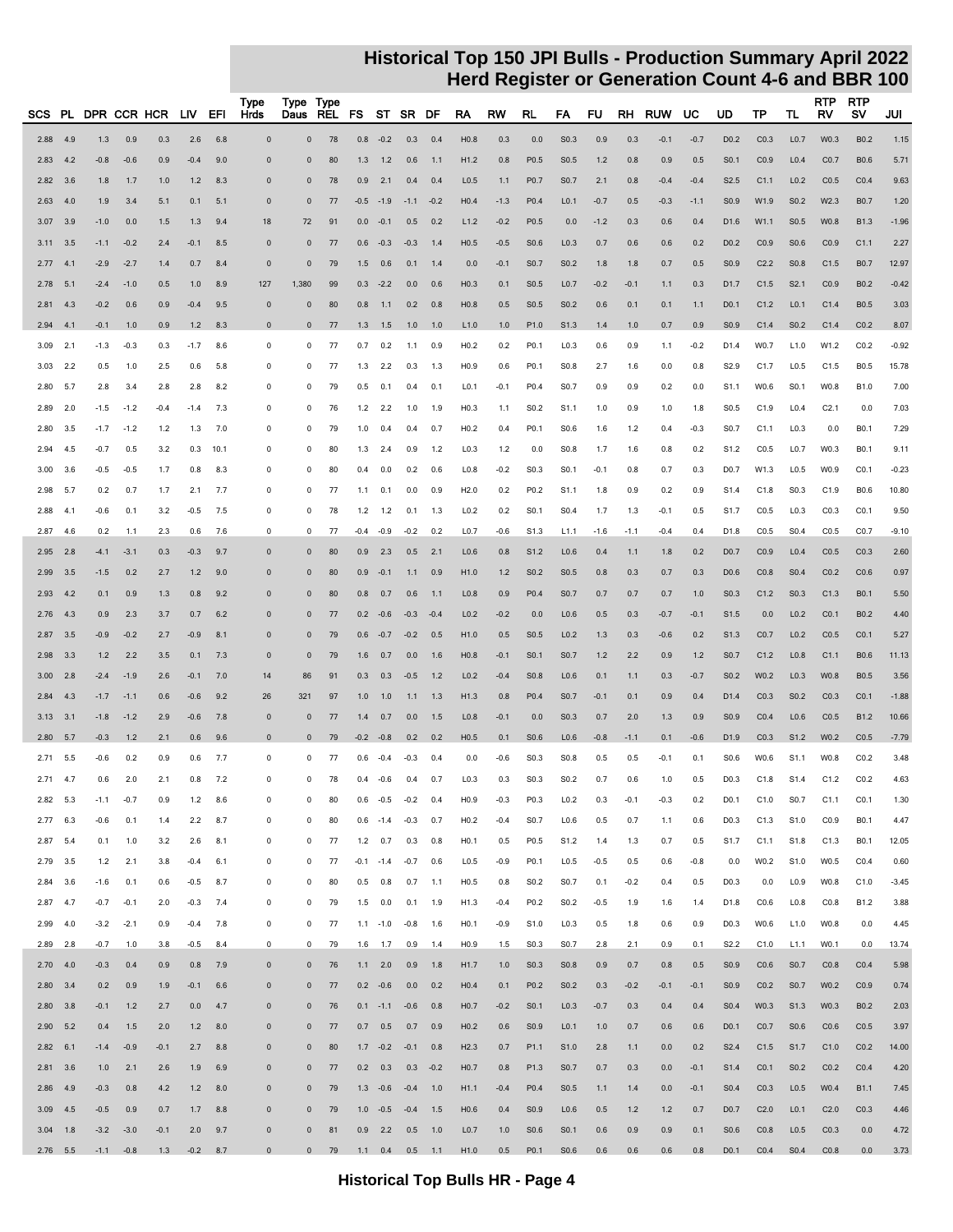|     | Name of Bull                          | Registration<br>Number | GT  | <b>BBR JH1 JNS</b> |   |              | NAAB<br>Code | JPI | #<br>Hrds      | #<br>Daus | <b>REL</b><br>% | Milk   | %<br>Fat | Fat | %<br>Prot | Prot | CM\$ | NM\$ | FM\$ | <b>GMS</b> |
|-----|---------------------------------------|------------------------|-----|--------------------|---|--------------|--------------|-----|----------------|-----------|-----------------|--------|----------|-----|-----------|------|------|------|------|------------|
| 101 | JX VIERRA CHESNEY {5}-ET              | 840003218042573        | 94K | 100                | E | F            | 200JE1350    | 138 |                |           | 74              | 1069   | 0.00     | 52  | 0.02      | 43   | 632  | 623  | 568  | 578        |
|     | 102 DUPAT CHIEF WANTED {6}-ET         | 840003206581195        | 99K | 100                | E | E            | 7JE1906      | 138 |                |           | 78              | 1195   | 0.01     | 59  | $-0.01$   | 42   | 642  | 636  | 603  | 578        |
| 103 | <b>TOG ARTHUR-ET</b>                  | 840003217482964        | 99K | 100                | E | E            | 29JE4334     | 138 |                |           | 75              | 365    | 0.23     | 68  | 0.13      | 41   | 619  | 600  | 457  | 549        |
| 104 | <b>BROOKVIEW MEGASTAR-ET</b>          | USA 174022208          | 9K  | 100                | E | E            | 566JE111     | 138 |                |           | 75              | 893    | 0.10     | 66  | 0.03      | 40   | 640  | 632  | 569  | 595        |
| 105 | JX ABS TLD DAWSON {5}-ET              | 840003146074410        | 99K | 100                | E | E            | 29JE4219     | 138 |                |           | 77              | 468    | 0.21     | 68  | 0.08      | 35   | 595  | 582  | 481  | 556        |
| 106 | JX CAL-MART WALNUT {5}-ET             | USA 067424792          | 99K | 100                | E | F            | 29JE4293     | 137 |                |           | 75              | 480    | 0.12     | 49  | 0.14      | 49   | 574  | 555  | 393  | 523        |
| 107 | JX VICTORY LISTOWEL PLAYER {5}-ET     | 840003220027203        | 94K | 100                | E | C            | 614JE2005    | 137 |                |           | 76              | 1062   | 0.02     | 57  | 0.03      | 46   | 635  | 622  | 549  | 530        |
| 108 | ROWLEYS DROPTINE-ET                   | 840003201928451        | 99K | 100                | E | C            | 200JE1250    | 137 |                |           | 77              | 1045   | 0.01     | 52  | 0.01      | 41   | 638  | 630  | 581  | 575        |
| 109 | JX TAYLOR BROTHERS LL BEAN {5}-ET     | 840003217135107        | 99K | 100                | E | E            | 29JE4315     | 137 |                |           | 73              | 543    | 0.17     | 63  | 0.08      | 38   | 605  | 594  | 495  | 589        |
| 110 | FOREST GLEN GISLEV ALVORD-ET          | USA 067650559          | 99K | 100                | F | E            | 29JE4320     | 137 |                |           | 76              | 409    | 0.24     | 71  | 0.10      | 37   | 627  | 608  | 484  | 540        |
| 111 | <b>TOG DELTOID-ET</b>                 | 840003203347295        | 99K | 100                | F | F            | 200JE1262    | 137 |                |           | 78              | 166    | 0.24     | 60  | 0.14      | 37   | 546  | 524  | 368  | 523        |
|     | 112 JX PEAK ALTADEANDRE {5}-ET        | 840003215564810        | 99K | 100                | F | F            | 11JE7200     | 137 |                |           | 77              | 480    | 0.17     | 61  | 0.08      | 34   | 580  | 570  | 479  | 578        |
|     | 113 JX PROGENESIS LONDON {6}-ET       | 840003218042412 94K    |     | 100                | F | E            | 777JE1305    | 137 |                |           | 76              | 851    | 0.09     | 61  | $-0.01$   | 30   | 628  | 626  | 605  | 608        |
| 114 | ISDK VJ HOEMLUND GISLEV GIANT         | DNK 000304608          | 50K | 100                | F | E            | 236JE5006    | 137 | 67             | 127       | 86              | $-411$ | 0.44     | 72  | 0.19      | 24   | 558  | 528  | 345  | 543        |
| 115 | ISDK VJ OSTERGAARD HJERN HOVE         | DNK 000303987          | 50K | 100                | F | F            | 236JE207     | 137 | 226            | 577       | 88              | $-657$ | 0.55     | 81  | 0.21      | 19   | 555  | 529  | 343  | 624        |
|     | 116 JX CAL-MART WYLIE {5}-ET          | USA 067504856          | 99K | 100                | F | F            | 29JE4325     | 136 |                |           | 75              | 626    | 0.17     | 67  | 0.12      | 50   | 604  | 584  | 435  | 530        |
|     | 117 PEAK VAULTBOY-ET                  | 840003228352371        | 99K | 100                | C | C            | 1JE7324      | 136 |                |           | 73              | 1078   | 0.08     | 70  | 0.04      | 48   | 721  | 713  | 640  | 652        |
| 118 | SEXING JIGGY TELESE-ET                | 840003213134147        | 63K | 100                | F | F            | 551JE1814    | 136 |                |           | 76              | 904    | 0.13     | 73  | 0.04      | 43   | 675  | 662  | 581  | 586        |
|     | 119 TOG LISTOWEL OBSIDIAN-P-ET        | 840003140986512 99K    |     | 100                | F | F            | 7JE1651      | 136 | $\overline{2}$ | 19        | 87              | 632    | $-0.07$  | 16  | 0.04      | 31   | 574  | 560  | 493  | 545        |
|     | 120 ISDK VJ ADELGAARD HOVE SAMSON     | DNK 000304415 50K      |     | 100                | F | E            | 236JE257     | 136 | 341            | 1,994     | 89              | 126    | 0.24     | 57  | 0.11      | 28   | 544  | 527  | 408  | 574        |
| 121 | JX RED TOP ZIDANE CHUEY {5}           | 840003213193861        | 94K | 100                | E | E            | 14JE1946     | 136 |                |           | 77              | 528    | 0.08     | 44  | 0.02      | 23   | 585  | 579  | 541  | 579        |
| 122 | JX VIERRA HENDRIX {4}-ET              | 840003209748346        | 99K | 100                | E | E            | 1JE7343      | 135 |                |           | 75              | 1358   | $-0.02$  | 62  | 0.04      | 59   | 590  | 577  | 487  | 533        |
| 123 | JX AVI-LANCHE HOTLINE RHODES {5}      | 840003148507743        | 58K | 100                | E | C            | 7JE1879      | 135 |                |           | 77              | 726    | 0.18     | 74  | 0.11      | 51   | 629  | 609  | 468  | 527        |
| 124 | ABS 2228 GRAHAM-ET                    | 840003223362228        | 99K | 100                | E | F            | 29JE4296     | 135 |                |           | 76              | 255    | 0.29     | 75  | 0.14      | 39   | 586  | 564  | 409  | 548        |
| 125 | JX CROSSWIND SSI ROWAN SERMAN {5}-ET  | 840003208383159        | 94K | 100                | E | F            | 14JE1938     | 135 |                |           | 74              | 365    | 0.08     | 35  | 0.08      | 31   | 561  | 547  | 450  | 550        |
| 126 | SEXING STARLORD LINDON-ET             | 840003213134231        | 63K | 100                | E | C            | 551JE1846    | 135 |                |           | 76              | 433    | 0.15     | 54  | 0.05      | 27   | 579  | 569  | 499  | 560        |
| 127 | VIERRA BILLYBOB-ET                    | 840003218042588        | 94K | 100                | E | E            | 200JE924     | 134 |                |           | 76              | 1620   | $-0.06$  | 64  | 0.01      | 62   | 659  | 651  | 588  | 558        |
| 128 | PEAK ALTABREGO-ET                     | 840003229908069        | 99K | 100                | E | E            | 11JE7394     | 134 |                |           | 75              | 1162   | 0.03     | 63  | 0.05      | 54   | 703  | 690  | 598  | 572        |
| 129 | RIVER VALLEY CIRCUS COMIC-ET          | 840003217183060        | 94K | 100                | E | F            | 200JE10074   | 134 |                |           | 78              | 1494   | $-0.08$  | 54  | $-0.03$   | 48   | 645  | 644  | 629  | 574        |
| 130 | JX PEAK ALTAROLL TIDE {5}-ET          | 840003218483948        | 99K | 100                | E | F            | 11JE7290     | 134 |                |           | 74              | 1386   | $-0.03$  | 60  | -0.02     | 46   | 559  | 557  | 536  | 573        |
|     | 131 TOG LATITUDE-ET                   | 840003203347314        | 99K | 100                | F | E            | 200JE1264    | 134 |                |           | 78              | 200    | 0.24     | 62  | 0.16      | 42   | 584  | 562  | 392  | 538        |
|     | 132 JX PEAK DIRECTION {5}-ET          | 840003215564960        | 99K | 100                |   |              | 1JE7288      | 134 |                |           | 73              | 1290   | $-0.01$  | 60  | $-0.03$   | 41   | 620  | 614  | 595  | 537        |
| 133 | JX CAL-MART WONKA {5}-ET              | USA 067424798 99K      |     | 100                | F | F            | 29JE4292     | 134 |                |           | 74              | 469    | 0.24     | 74  | 0.10      | 39   | 543  | 529  | 412  | 547        |
| 134 | JX FOREST GLEN GALLANTRY DRAKE {5}-ET | USA 067650570          | 63K | 100                | F | F            | 551JE1883    | 134 |                |           | 74              | 899    | 0.05     | 54  | 0.02      | 37   | 617  | 614  | 569  | 601        |
| 135 | ROWLEYS VIC GISLEV JAMBALAYA-ET       | 840003219392864        | 94K | 100                | F | F            | 614JE1966    | 134 |                |           | 75              | 77     | 0.26     | 59  | 0.15      | 34   | 586  | 566  | 415  | 570        |
| 136 | TOG BRONZE 36673-ET                   | 840003149715762 55K    |     | 100                | F | E            | 97JE200      | 134 |                |           | 79              | 963    | 0.01     | 48  | $-0.02$   | 30   | 621  | 618  | 608  | 577        |
| 137 | TOG ZYGOMATICUS-ET                    | 840003209969147 99K    |     | 100                | F | E            | 97JE205      | 134 |                |           | 78              | 635    | 0.19     | 72  | $-0.01$   | 20   | 657  | 655  | 649  | 634        |
| 138 | MFW LISTOWEL WENDEL-P                 | 840003227972989 99K    |     | 100                | F | E            | 29JE4336     | 133 |                |           | 78              | 1054   | 0.08     | 70  | 0.06      | 51   | 634  | 621  | 527  | 518        |
| 139 | JX DUPAT ALTAKENO {6}-ET              | 840003206581246 99K    |     | 100                | F | F            | 11JE7368     | 133 |                |           | 74              | 981    | $-0.01$  | 46  | 0.06      | 49   | 537  | 526  | 433  | 503        |
|     | 140 JX CAL-MART WOW {5}-ET            | USA 067504828 99K      |     | 100                | F | $\mathsf{C}$ | 29JE4307     | 133 |                |           | 74              | 1147   | 0.01     | 58  | 0.01      | 45   | 596  | 592  | 546  | 545        |
| 141 | JX VICTORY CALIBAN BESTBALL {5}-ET    | 840003220027157        | 94K | 100                | E | F            | 7JE2007      | 133 |                |           | 74              | 627    | 0.14     | 60  | 0.09      | 42   | 578  | 563  | 452  | 554        |
| 142 | JX PRIMUS THRASHER CRUSOE {5}-ET      | 840003213193854        | 94K | 100                | E | F            | 7JE1953      | 133 |                |           | 74              | 1165   | $-0.10$  | 35  | -0.01     | 41   | 542  | 537  | 507  | 522        |
| 143 | VICTORY THRASHER NICKLAUS-ET          | 840003217271900        | 94K | 100                | F | F            | 507JE1928    | 133 |                |           | 74              | 635    | 0.17     | 69  | 0.08      | 41   | 583  | 571  | 469  | 534        |
| 144 | JX CAL-MART WALDEN {5}-ET             | USA 067504831          | 99K | 100                | F | C            | 29JE4304     | 133 |                |           | 74              | 685    | 0.14     | 63  | 0.06      | 39   | 524  | 515  | 432  | 525        |
| 145 | CLOVER FARMS GISLEV JUMPSTART-ET      | USA 067801467          | 94K | 100                | E | E            | 7JE2021      | 133 |                |           | 76              | 372    | 0.17     | 54  | 0.12      | 39   | 560  | 540  | 402  | 528        |
| 146 | SUNSET CANYON 847-ET                  | USA 173969751          | 9K  | 100                | E | E            | 100JE7429    | 133 |                |           | 75              | 591    | 0.22     | 76  | 0.07      | 37   | 673  | 661  | 568  | 582        |
| 147 | ISDK VJ GROENBJERG HALEY HEAVY        | DNK 000304496          | 50K | 100                | E | E            | 236JE4496    | 133 | 219            | 541       | 89              | $-121$ | 0.28     | 53  | 0.16      | 29   | 574  | 550  | 388  | 568        |
| 148 | JX PRIMUS PROTEUS CORINTH {5}-ET      | 840003213193875        | 94K | 100                | E | F            | 250JE1971    | 133 |                |           | 75              | 580    | 0.06     | 42  | 0.02      | 26   | 610  | 603  | 558  | 560        |
| 149 | JX SUNSET CANYON GOT MAID {5}-ET      | USA 119407594          | 99K | 100                | F | F            | 551JE1650    | 132 | 156            | 2,743     | 99              | 1587   | $-0.02$  | 72  | 0.03      | 64   | 709  | 696  | 612  | 546        |
| 150 | JX VICTORY DANIEL PHIL {6}-ET         | 840003213511591        | 94K | 100                | E | F            | 14JE1924     | 132 |                |           | 77              | 911    | 0.05     | 55  | 0.08      | 52   | 594  | 580  | 464  | 518        |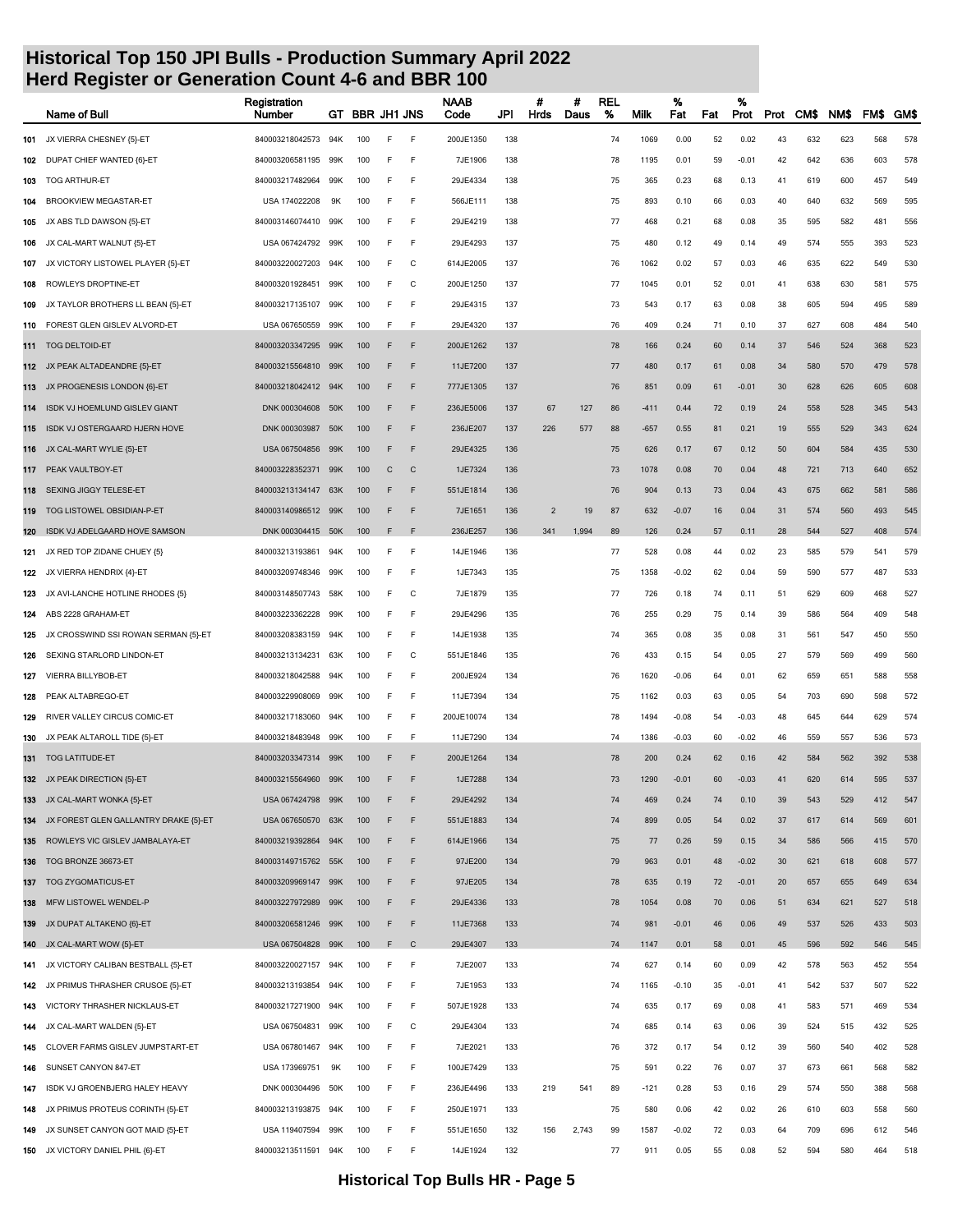| SCS        | PL.          |               |              | DPR CCR HCR | LIV.   | EFI       | Type<br>Hrds   | Type Type<br>Daus | REL | FS     |                 | ST SR DF                    |            | RA               | RW     | RL               | FA               | FU     | RH     | <b>RUW</b> | UC     | UD               | TP               | TL               | <b>RTP</b><br>RV | <b>RTP</b><br>s٧ | JUI     |
|------------|--------------|---------------|--------------|-------------|--------|-----------|----------------|-------------------|-----|--------|-----------------|-----------------------------|------------|------------------|--------|------------------|------------------|--------|--------|------------|--------|------------------|------------------|------------------|------------------|------------------|---------|
| 2.88       | 3.9          | $-0.7$        | 0.1          | 2.0         | 0.3    | 8.6       | $\mathbf 0$    | 0                 | 77  | 0.8    | $-1.0$          | $-0.4$                      | 0.5        | H0.1             | $-0.6$ | P <sub>0.1</sub> | L <sub>0.1</sub> | 0.9    | 0.9    | 0.4        | 0.2    | S <sub>0.4</sub> | CO.3             | S <sub>0.8</sub> | CO.4             | <b>B0.3</b>      | 6.30    |
| 2.86       | 3.7          | $-1.2$        | $-0.9$       | 1.6         | 0.1    | 8.6       | $\mathbf 0$    | $\Omega$          | 80  | 1.7    | 0.8             | $-0.5$                      | 2.0        | H <sub>0.3</sub> | $-0.5$ | S <sub>0.2</sub> | S0.6             | 1.1    | 2.8    | 1.8        | 0.3    | D <sub>0.1</sub> | C1.5             | S <sub>0.2</sub> | C1.0             | B0.6             | 12.06   |
| 2.91       | 3.6          | $-0.2$        | 0.7          | 2.6         | 2.2    | 8.1       | 0              | 0                 | 78  | 0.5    | 1.2             | 0.8                         | 1.0        | H <sub>0.3</sub> | 0.4    | S <sub>1.7</sub> | S <sub>0.4</sub> | 0.6    | 0.4    | 0.1        | 1.2    | D <sub>0.5</sub> | CO.4             | L1.2             | CO.6             | 0.0              | 0.89    |
| 2.96       | 3.8          | $-0.2$        | 0.5          | 1.9         | 0.1    | 8.0       | $\Omega$       | $\Omega$          | 77  | 1.7    | 0.5             | 0.0                         |            | H0.4             | $-0.1$ | P0.6             | S <sub>0.8</sub> |        | 2.0    | 0.8        | 0.8    | D <sub>0.2</sub> | C1.7             | L0.6             | C1.0             | B0.3             | 8.40    |
|            |              |               |              |             |        |           |                |                   |     |        |                 |                             | 1.5        |                  |        |                  |                  | 1.1    |        |            |        |                  |                  |                  |                  |                  |         |
| 2.92       | 2.8          | 0.2           | $-0.1$       | 1.4         | 1.2    | 8.4       | 0              | 0                 | 79  | 1.8    | 1.8             | 0.2                         | 2.2        | H <sub>0.4</sub> | 0.8    | P0.3             | S <sub>1.3</sub> | 1.6    | 2.1    | 0.7        | 0.1    | S <sub>0.9</sub> | C1.3             | L1.0             | CO.8             | <b>B0.6</b>      | 11.07   |
| 3.00       | 3.4          | 0.6           | 1.1          | 2.5         | 2.7    | 6.9       | $\mathbf 0$    | $\Omega$          | 77  | 0.3    | 1.1             | 0.6                         | 0.6        | H <sub>0.1</sub> | 0.9    | S <sub>0.4</sub> | S <sub>0.3</sub> | 0.9    | 0.5    | $-0.2$     | 0.1    | S <sub>0.4</sub> | C1.5             | L0.1             | C1.1             | B0.2             | 4.68    |
| 2.77       | 4.3          | $-1.4$        | $-1.2$       | 1.0         | 1.6    | 7.4       | 0              | 0                 | 78  | 0.7    | $-0.6$          | 0.5                         | 0.7        | H <sub>0.7</sub> | 0.8    | P0.3             | S <sub>0.2</sub> | 0.4    | 0.8    | 1.3        | 0.4    | D <sub>0.1</sub> | C1.0             | S <sub>1.1</sub> | CO.8             | <b>B0.4</b>      | 5.35    |
| 2.87       | -4.7         | $-0.3$        | $-0.1$       | 0.9         | $-0.4$ | 8.1       | 0              | $\Omega$          | 79  | 1.8    | 1.2             | $-0.7$                      | 1.8        | H <sub>0.3</sub> | $-0.2$ | P <sub>0.2</sub> | S0.5             | 1.5    | 2.3    | 1.0        | 0.1    | S <sub>1.5</sub> | CO.8             | S <sub>0.3</sub> | CO.4             | B0.5             | 13.37   |
| 3.07       | -4.4         | 2.1           | 3.9          | 4.6         | 2.4    | 8.6       | 0              | 0                 | 77  | $-0.1$ | 0.8             | 0.9                         | 0.1        | L <sub>0.5</sub> | 0.5    | S <sub>0.9</sub> | L <sub>0.1</sub> | $-0.4$ | $-0.6$ | $-0.5$     | $-0.1$ | D <sub>1.4</sub> | CO.4             | L <sub>0.3</sub> | W0.2             | C <sub>0.7</sub> | $-6.34$ |
| 2.75       | 3.8          | $-0.7$        | $-0.3$       | 1.4         | 0.7    | 5.9       | $\mathbf 0$    | 0                 | 77  | 0.4    | $1.2$           | 0.4                         | 0.4        | H0.4             | 0.6    | P <sub>0.9</sub> | S <sub>1.0</sub> | 1.0    | 0.5    | 0.2        | $-0.4$ | S2.0             | 0.0              | S0.9             | W0.1             | CO.6             | 6.43    |
| 2.81       | 2.6          | 0.8           | 1.6          | 2.8         | $-0.9$ | 7.8       | $\mathbf{0}$   | $\Omega$          | 79  | 0.7    | 1.0             | 0.6                         | 0.0        | H <sub>0.1</sub> | 0.5    | P <sub>0.7</sub> | S <sub>0.3</sub> | 2.3    | 1.1    | 0.2        | 0.5    | S <sub>2.2</sub> | C1.2             | 0.0              | CO.5             | <b>B0.1</b>      | 11.58   |
| 3.03       | 3.2          | 1.3           | 2.8          | 4.8         | 0.9    | 7.9       | $\Omega$       | $\Omega$          | 78  | 1.4    | 0.8             | 0.3                         | 1.2        | H1.0             | 0.6    | S <sub>0.4</sub> | S0.3             | 2.3    | 1.2    | 0.3        | 0.1    | S1.2             | CO.8             | S <sub>0.1</sub> | CO.6             | CO.6             | 8.97    |
| 3.01       | 6.0          | 2.7           | 4.1          | 3.3         | 2.3    | 7.4       | $\Omega$       | $\Omega$          | 79  |        | $0.1 - 0.4$     |                             | $1.0 -0.1$ | H1.2             | 0.7    | S <sub>0.4</sub> | S <sub>0.4</sub> | 0.1    | $-0.2$ | 0.3        | $-0.1$ | D1.1             | W0.1             | S <sub>0.1</sub> | 0.0              | CO.7             | $-3.39$ |
| 2.57       | 2.1          | 0.8           | 2.1          | 2.2         | 0.1    | 2.6       | $\mathbf{0}$   | $\mathbf{0}$      | 72  | $-0.6$ | $-1.1$          | 0.3                         | $-1.0$     | L <sub>0.1</sub> | 0.3    | P <sub>0.1</sub> | S <sub>0.2</sub> | $-0.1$ | $-0.5$ | $-0.6$     | $-0.1$ | S <sub>1.2</sub> | 0.0              | S <sub>0.4</sub> | W0.3             | CO.1             | 0.51    |
| 2.81       | 1.0          | 2.9           | 3.7          | 2.7         | 0.3    | 2.0       | 122            | 298               | 78  | $-1.1$ | $-0.6$          | $-0.4$                      | $-0.8$     | H0.5             | $-0.8$ | S <sub>0.1</sub> | L <sub>0.4</sub> | $-2.2$ | $-2.0$ | $-0.6$     | $-0.9$ | D <sub>0.5</sub> | W0.6             | S <sub>1.9</sub> | W0.4             | CO.2             | $-9.40$ |
| 2.90       | 2.9          | $-0.6$        | $-0.4$       | 0.1         | 1.1    | 8.9       | $\mathbf{0}$   | $\mathbf{0}$      | 78  | 0.8    | 1.1             | 0.8                         | 1.1        | L <sub>0.1</sub> | $1.2$  | P <sub>0.7</sub> | S <sub>0.8</sub> | 1.1    | 0.9    | 0.9        | $-0.2$ | 0.0              | CO.8             | L <sub>0.6</sub> | W0.2             | CO.4             | 3.32    |
| 3.02       | 4.1          | $-1.7$        | $-0.8$       | 2.1         | $-1.3$ | 8.7       | $\mathbf{0}$   | $\mathbf{0}$      | 77  | 0.3    | $-1.8$          | $-0.9$                      | 1.2        | H <sub>0.8</sub> | $-1.3$ | S1.0             | L1.1             | $-0.7$ | $-0.2$ | 0.6        | $-0.1$ | D <sub>1.4</sub> | CO.5             | S0.7             | CO.6             | C1.0             | $-4.49$ |
| 2.79       | 4.6          | $-0.8$        | $-0.6$       | 0.5         | $-0.9$ | 8.0       | $\Omega$       | $\mathbf{0}$      | 79  | 0.6    | 0.2             | 0.4                         | 0.4        | H1.3             | $-0.2$ | P0.3             | S0.1             | 0.3    | 0.5    | 0.5        | $-0.5$ | D <sub>0.3</sub> | W0.4             | L <sub>0.1</sub> | W1.0             | <b>B0.3</b>      | 0.99    |
| 2.66       | 5.8          | 1.9           | 2.9          | 2.9         | 1.7    | 7.0       | $\overline{2}$ | 17                | 85  |        |                 | $0.4 -1.2 -0.8$             | 0.3        | H <sub>0.1</sub> | $-0.5$ | 0.0              | S0.1             | 0.7    | 1.1    | 0.4        | $-0.1$ | S0.6             | CO.4             | S1.9             | CO.2             | <b>B0.4</b>      | 7.93    |
| 2.81       | 3.0          | 2.9           | 4.0          | 3.3         | 1.2    | 4.2       | 168            | 817               | 81  | $-0.6$ | 0.6             |                             | $0.3 -0.6$ | H <sub>0.5</sub> | $-0.7$ | P <sub>0.1</sub> | S <sub>0.4</sub> | $-1.4$ | $-0.9$ | $-0.2$     | $-0.7$ | S <sub>0.3</sub> | W1.7             | L <sub>0.5</sub> | W <sub>2.2</sub> | CO.1             | $-6.62$ |
| 2.88       | 5.0          | $2.2^{\circ}$ | 2.3          | 3.3         | 1.1    | 7.5       | $\mathbf 0$    | 0                 | 78  | 1.1    | 0.2             | $-0.6$                      | 0.8        | H1.5             | $-0.2$ | S <sub>0.7</sub> | 0.0              | 1.7    | 1.5    | $-0.2$     | $-0.1$ | S <sub>1.6</sub> | W0.1             | S <sub>0.9</sub> | W0.1             | B0.6             | 11.43   |
| 2.84       | 3.1          | 0.2           | 0.4          | 0.6         | 0.4    | 6.5       | 0              | 0                 | 77  | 0.1    | 1.1             | 1.3                         | 0.0        | H <sub>0.2</sub> | 1.1    | S <sub>0.1</sub> | S <sub>0.2</sub> | 0.4    | $-1.1$ | $-0.6$     | $-0.1$ | D <sub>0.4</sub> | W0.5             | L <sub>0.2</sub> | W0.7             | C1.8             | $-6.79$ |
| 2.85       | 3.6          | $-1.3$        | $-0.1$       | 2.1         | 0.0    | 8.0       | $\Omega$       | $\Omega$          | 79  | 0.2    | 1.3             | 1.0                         | 0.0        | L <sub>0.9</sub> | 0.7    | P0.1             | L <sub>0.1</sub> | 0.6    | $-0.7$ | $-0.7$     | $-0.3$ | S <sub>0.2</sub> | W0.1             | S0.7             | CO.2             | C1.1             | $-1.89$ |
| 2.75       | 2.4          | 0.1           | 0.6          | 1.7         | $-1.1$ | 5.7       | $\mathbf 0$    | 0                 | 77  | 0.0    | 0.5             | 0.5                         | 0.1        | H <sub>0.2</sub> | 0.6    | P0.6             | S0.7             | 0.7    | $-0.2$ | $-0.1$     | $-0.4$ | S1.0             | CO.3             | S0.1             | W0.4             | CO.9             | 0.78    |
| 2.89       | 4.5          | 1.7           | 3.1          | 4.6         | 1.3    | 8.5       | $\mathbf 0$    | $\Omega$          | 78  | 0.8    | 0.4             | $-0.8$                      | 0.6        | H0.5             | $-0.2$ | P <sub>0.2</sub> | S <sub>0.6</sub> | 1.3    | 0.8    | $-0.6$     | 0.1    | S1.1             | CO.6             | S <sub>0.3</sub> | CO.4             | CO.3             | 6.45    |
| 2.86       | 4.0          | 1.1           | 1.6          | 1.4         | 1.0    | 8.5       | 0              | 0                 | 77  | 1.4    | 0.9             | $-0.5$                      | 1.5        | L0.6             | $-0.1$ | S <sub>0.5</sub> | 0.0              | 1.4    | 1.8    | 1.1        | 0.6    | S <sub>1.5</sub> | CO.8             | L0.4             | C <sub>0.7</sub> | B0.5             | 11.45   |
| 2.99       | 4.0          | $-1.4$        | $-2.1$       | $-1.1$      | 0.0    | 9.1       | 0              | 0                 | 78  | 0.9    | 0.9             | 0.7                         | 1.3        | H <sub>0.7</sub> | 0.8    | S <sub>0.1</sub> | S0.8             | 1.3    | 1.0    | 0.8        | 0.3    | S0.6             | CO.2             | L <sub>0.7</sub> | W0.2             | CO.1             | 5.36    |
| 2.91       | 5.0          | $-2.7$        | $-1.4$       | 1.3         | $-1.5$ | 9.1       | 0              | 0                 | 78  | 1.1    | $-1.3$          | 0.3                         | 0.7        | H <sub>1.3</sub> | $-0.2$ | P <sub>0.3</sub> | S <sub>0.5</sub> | 1.1    | 0.6    | 0.5        | 0.9    | D <sub>0.4</sub> | C1.2             | L <sub>0.7</sub> | C <sub>0.5</sub> | <b>B0.3</b>      | 3.38    |
| 3.01       | 4.3          | $-1.0$        | $-0.1$       | $-0.9$      | 1.3    | 9.6       | $\mathbf 0$    | 0                 | 80  | 1.0    | $-0.9$          | 0.2                         | $-1.1$     | H <sub>0.4</sub> | 0.0    | S <sub>0.4</sub> | L <sub>0.1</sub> | 0.9    | 1.2    | 2.1        | 0.8    | D <sub>0.5</sub> | C1.9             | S1.0             | C1.8             | B0.5             | 7.59    |
| 2.99       | 2.7          | 1.5           | 3.1          | 3.2         | 0.8    | 7.3       | $\mathbf 0$    | $\mathbf 0$       | 77  | 0.0    | 0.7             | 0.4                         | 0.2        | H <sub>0.3</sub> | 0.7    | S <sub>0.9</sub> | L <sub>0.3</sub> | 0.2    | 0.0    | $-0.7$     | $-0.7$ | D <sub>0.1</sub> | W0.5             | L0.4             | W1.2             | CO.9             | $-2.64$ |
| 2.93       | 2.8          | 0.0           | 1.0          | 3.3         | 0.3    | 8.7       | $\Omega$       | $\Omega$          | 80  | 0.6    | $-0.2$          | 0.7                         | 0.1        | H <sub>0.7</sub> | 0.5    | P <sub>0.8</sub> | S0.6             | 1.4    | 0.5    | 0.4        | 0.4    | S <sub>0.5</sub> | C1.4             | S0.7             | C1.2             | CO.2             | 5.98    |
| 2.76       | 4.4          | $-0.9$        | 0.1          | 1.3         | 1.3    | 7.9       | $\Omega$       | $\Omega$          | 76  |        | $0.4$ 0.7       | 0.2                         | 1.0        | H1.3             | 0.4    | S0.6             | S0.3             | 0.8    | 0.4    | 0.3        | $-0.1$ | S <sub>0.5</sub> | CO.7             | S <sub>0.3</sub> | CO.2             | CO.7             | 2.84    |
|            | $2.98$ 1.8   | 1.7           | 1.4          | 0.6         | 2.1    | 6.9       | $\mathbf 0$    | $\bf{0}$          | 78  |        | 0.1 1.6         | 0.9                         | 0.3        | L <sub>0.3</sub> | $1.2$  | S <sub>0.6</sub> | 0.0              | 0.9    | 0.8    | $-0.1$     | $-1.4$ | S <sub>0.6</sub> | C <sub>0.1</sub> | L <sub>0.3</sub> | W1.0             | CO.2             | 3.25    |
| $3.07$ 4.4 |              | 1.3           | 1.8          | 3.6         | 0.9    | 7.6       | $\mathbf 0$    | $\bf{0}$          | 77  |        | $1.2 \t 0.2$    | 0.3                         | 1.6        | L1.0             | $-0.3$ | P <sub>0.1</sub> | 0.0              | 0.2    | 1.6    | 1.5        | 1.4    | D <sub>0.7</sub> | CO.7             | S <sub>0.3</sub> | C1.3             | <b>B0.6</b>      | 6.45    |
|            | $2.91$ $3.2$ | 1.3           | 1.7          | 4.5         | 1.2    | 6.0       | $\mathbf 0$    | $\mathbf 0$       | 77  |        |                 | $-0.1$ $-0.5$ $-0.1$ $-0.1$ |            | H <sub>0.6</sub> | 0.2    | P <sub>0.1</sub> | L <sub>0.3</sub> | $-0.5$ | 0.0    | $-0.6$     | $-0.5$ | S <sub>0.2</sub> | W1.2             | L <sub>0.4</sub> | W1.1             | C <sub>0.1</sub> | $-2.00$ |
|            | 2.87 5.6     | 1.7           | 2.3          | 2.5         | 4.2    | 7.2       | $\mathbf 0$    | $\bf{0}$          | 80  |        | $0.0 -0.1$      |                             | $0.6 -0.3$ | L <sub>0.5</sub> | $-0.4$ | S0.6             | S <sub>0.5</sub> | 0.4    | $-0.2$ | $-0.8$     | 0.6    | S <sub>0.2</sub> | 0.0              | L <sub>0.3</sub> | CO.2             | <b>B0.2</b>      | 0.56    |
|            | $2.95$ 4.8   | 0.8           | 1.3          | 3.0         | 0.4    | 8.1       | $\mathbf{0}$   | $\mathbf 0$       | 80  |        |                 | $0.2 -0.5 -0.7 0.0$         |            | H0.5             | $-1.1$ | 0.0              | S <sub>0.1</sub> | 1.1    | 1.1    | 0.2        | $-1.1$ | S <sub>1.1</sub> | W0.9             | S1.0             | W1.0             | C <sub>0.1</sub> | 6.59    |
|            | 2.89 3.5     | $-2.3$        | $-1.6$       | 0.6         | 0.7    | 8.4       | $\mathbf 0$    | $\pmb{0}$         | 80  |        | $0.7\ 0.8$      | 0.6                         | 1.0        | H <sub>0.3</sub> | 0.7    | P0.1             | S <sub>0.3</sub> | 0.9    | 0.2    | 1.1        | 0.0    | 0.0              | C1.5             | S1.0             | CO.7             | CO.8             | 2.57    |
|            | 2.95 3.3     | 1.0           | 1.8          | 3.5         | 2.3    | 7.3       | $\mathbf 0$    | $\mathbf 0$       | 77  |        | $0.5$ 1.8       | 1.0                         | 1.1        | 0.0              | 1.0    | S <sub>1.7</sub> | L <sub>0.4</sub> | 0.7    | 0.6    | 0.3        | 0.6    | S <sub>0.2</sub> | C1.1             | L <sub>0.4</sub> | C1.4             | C <sub>0.1</sub> | 3.93    |
|            | $3.11$ $3.3$ |               | $-0.5 - 0.3$ | 1.7         |        | $1.8$ 7.8 | $\mathbf{0}$   | $\mathbf{0}$      | 77  |        | $1.5\qquad 0.8$ |                             | $0.2$ 0.9  | H <sub>1.5</sub> | 0.4    | P0.8             | S <sub>0.4</sub> | 2.9    | 1.6    | 0.7        | 0.6    | S <sub>2.2</sub> | C2.9             | S <sub>0.3</sub> | C <sub>2.3</sub> | <b>B0.2</b>      | 15.84   |
|            | $2.92$ $2.8$ | 0.4           | 1.4          | 3.7         | 0.0    | 8.2       | 0              | 0                 | 77  |        | $0.6$ 0.4       | 0.3                         | 0.7        | H <sub>0.4</sub> | 0.3    | 0.0              | S <sub>0.2</sub> | 0.8    | 0.8    | 0.1        | 0.7    | S <sub>0.5</sub> | CO.3             | L <sub>0.7</sub> | CO.2             | CO.4             | 3.69    |
|            | 2.95 5.2     | 2.7           | 3.6          | 4.0         | 2.5    | 6.9       | 0              | 0                 | 77  |        | $0.8$ 1.8       | 1.0                         | 0.0        | L <sub>0.6</sub> | 0.8    | P0.5             | S <sub>0.7</sub> | 1.1    | 0.9    | 0.4        | 0.7    | S <sub>1.4</sub> | W0.7             | L0.8             | W0.6             | <b>B0.5</b>      | 6.66    |
|            | $3.01$ $3.4$ | 0.8           | 1.0          | 2.1         | 3.2    | 8.2       | 0              | 0                 | 77  | 0.9    | 2.0             | $1.2$ 1.5                   |            | L <sub>0.1</sub> | 1.3    | S <sub>1.1</sub> | S <sub>0.1</sub> | 0.4    | 0.4    | 0.6        | 1.6    | D <sub>0.1</sub> | C1.7             | L0.8             | C1.8             | CO.2             | 2.57    |
|            | $3.08$ 2.8   | 2.1           | 2.9          | 3.2         | 2.2    | 7.9       | $\pmb{0}$      | 0                 | 77  |        | $1.1$ 2.4       | 1.3                         | 1.1        | H <sub>0.9</sub> | 1.7    | S <sub>0.2</sub> | S0.8             | 1.7    | 0.6    | 0.4        | $-0.2$ | S0.6             | C <sub>2.1</sub> | L <sub>0.4</sub> | C1.3             | C <sub>0.7</sub> | 5.20    |
|            | 2.75 3.5     | 1.2           | 1.9          | 2.1         | 0.4    | 5.8       | 0              | 0                 | 77  |        | 0.1 0.7         | 0.6                         | 0.1        | L <sub>0.4</sub> | 0.5    | P0.7             | S0.7             | $-0.3$ | $-0.2$ | $-0.5$     | 0.1    | S <sub>0.9</sub> | W0.7             | L <sub>0.1</sub> | W0.9             | 0.0              | $-0.16$ |
|            | 2.91 4.2     |               | $-1.6 - 0.7$ | 0.6         | 0.4    | 8.9       | 0              | 0                 | 78  |        |                 | $0.6 -0.3 -0.5$             | 0.8        | L <sub>0.4</sub> | $-0.4$ | S <sub>1.6</sub> | L1.1             | 0.2    | 0.4    | 0.5        | $-0.3$ | D <sub>0.3</sub> | CO.5             | S0.1             | CO.4             | C <sub>0.7</sub> | 0.33    |
|            | $2.71$ 2.9   | 0.9           | 1.9          | 1.1         | $-1.3$ | 4.3       | 123            | 288               | 81  |        |                 | $-0.2 -0.9 -1.0$            | 0.8        | H <sub>0.5</sub> | $-0.2$ | 0.0              | L <sub>0.9</sub> | 0.6    | 0.7    | 0.6        | $-1.2$ | S <sub>1.5</sub> | W0.5             | S <sub>1.1</sub> | W1.3             | CO.9             | 4.30    |
|            | 2.85 5.7     | 1.1           | 2.1          | 1.5         | 1.8    | 9.3       | 0              | 0                 | 78  |        |                 | $1.6$ 0.3 -0.5              | 0.4        | H1.0             | 0.0    | P0.4             | S <sub>0.5</sub> | 2.9    | 2.0    | 0.1        | 0.5    | S3.0             | CO.9             | L1.1             | C <sub>0.7</sub> | B <sub>0.2</sub> | 15.77   |
|            | $2.78$ 4.8   | $-3.5$        | $-2.6$       | $-1.4$      | $-1.9$ | 8.8       | 83             | 1,391             | 99  | 0.4    | 0.1             | 0.6                         | 0.7        | H <sub>1.0</sub> | 0.1    | P0.4             | S <sub>0.8</sub> | 0.2    | $-0.8$ | 0.4        | $-0.5$ | D <sub>0.8</sub> | W0.1             | L <sub>0.1</sub> | W0.9             | C1.3             | $-6.12$ |
|            | 2.97 3.6     | $-1.1$        | 0.6          | 2.3         | $-0.1$ | 8.3       | $\mathbf 0$    | 0                 | 78  |        |                 | $1.1$ 0.2 0.7 1.3           |            | H <sub>0.7</sub> | 0.5    | S0.8             | S0.3             | 0.6    | 0.9    | 0.8        | 1.0    | D <sub>0.1</sub> | CO.1             | L1.0             | W0.1             | <b>B0.6</b>      | 3.74    |
|            |              |               |              |             |        |           |                |                   |     |        |                 |                             |            |                  |        |                  |                  |        |        |            |        |                  |                  |                  |                  |                  |         |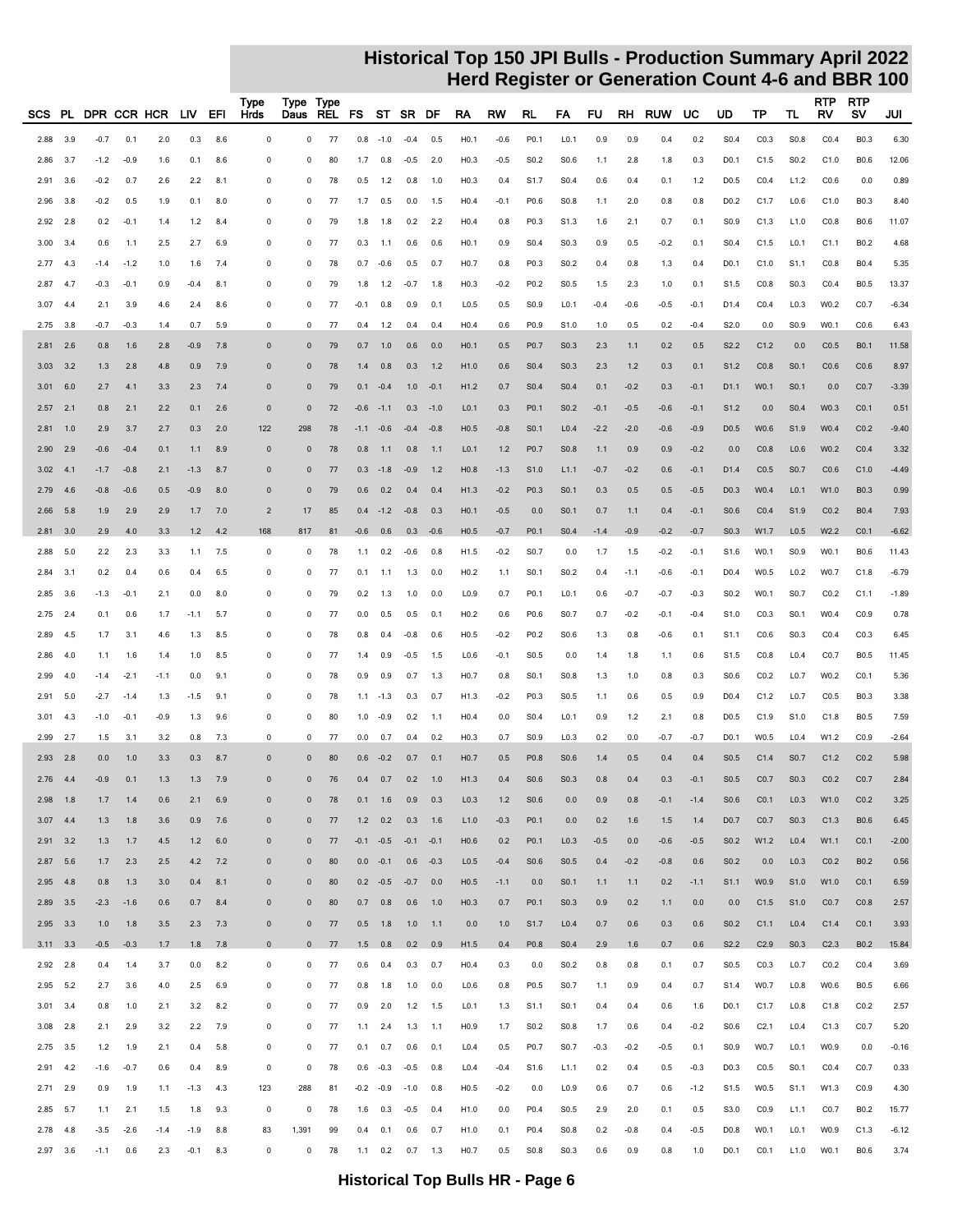|     | Name of Bull                 | Registration<br>Number | GT. | <b>BBR JH1 JNS</b> |   |   | <b>NAAB</b><br>Code | <b>JPI</b> | #<br>Hrds | #<br>Daus | <b>REL</b><br>% | <b>Milk</b> | %<br>Fat | Fat | %<br>Prot | Prot | CM\$ | NM\$ |     | FM\$ GM\$ |
|-----|------------------------------|------------------------|-----|--------------------|---|---|---------------------|------------|-----------|-----------|-----------------|-------------|----------|-----|-----------|------|------|------|-----|-----------|
| 151 | <b>VIERRA BONJOVI-ET</b>     | 840003218042514        | 94K | 100                | F | F | 200JE1323           | 132        |           |           | 77              | 876         | 0.12     | 70  | 0.09      | 51   | 593  | 582  | 470 | 570       |
| 152 | PINE-TREE ALTAHIGHMARK-ET    | 840003229908040 99K    |     | 100                | F | F | 11JE7334            | 132        |           |           | 73              | 803         | 0.12     | 65  | 0.09      | 49   | 679  | 667  | 552 | 604       |
| 153 | PEAK ALTAAPRICITY-ET         | 840003218484072 99K    |     | 100                | C | F | 11JE7301            | 132        |           |           | 73              | 632         | 0.17     | 67  | 0.12      | 49   | 609  | 596  | 461 | 570       |
| 154 | JX SEXING GLTRY KYE {5}-ET   | 840003213134244        | 63K | 100                | F | F | 551JE1850           | 132        |           |           | 73              | 819         | 0.16     | 75  | 0.08      | 47   | 622  | 613  | 514 | 558       |
| 155 | JX PROGENESIS LUMEN {6}-ET   | 840003218042451        | 94K | 100                | F | F | 200JE1308           | 132        |           |           | 76              | 523         | 0.22     | 73  | 0.12      | 46   | 625  | 605  | 459 | 534       |
| 156 | JX TAYLOR JIGGY RIVER {5}-ET | 840003143701931        | 63K | 100                | F | F | 551JE1808           | 132        |           |           | 77              | 631         | 0.11     | 54  | 0.10      | 45   | 599  | 583  | 459 | 529       |
| 157 | VALSIGNA THRASHER VOLANT-ET  | 840003126987953        | 94K | 100                | C | F | 14JE2002            | 132        |           |           | 74              | 858         | 0.04     | 50  | 0.04      | 40   | 585  | 577  | 510 | 535       |
| 158 | JX VIERRA ELVIS 90346 {5}-ET | 840003218042522        | 94K | 100                | F | F | 200JE1326           | 132        |           |           | 74              | 500         | 0.23     | 75  | 0.10      | 40   | 693  | 679  | 563 | 594       |
| 159 | JX CAL-MART WARHAMMER {5}-ET | USA 067504853          | 99K | 100                | F | F | 1JE7377             | 132        |           |           | 74              | 570         | 0.16     | 63  | 0.07      | 37   | 584  | 573  | 479 | 580       |
| 160 | <b>TOG ROCKFORD</b>          | 840003217483540 99K    |     | 100                | E | F | 29JE4335            | 132        |           |           | 74              | 741         | 0.11     | 61  | 0.04      | 35   | 592  | 580  | 512 | 511       |
| 161 | JX ABS 2249 TURNER {5}-ET    | 840003223362249        | 99K | 100                | F | F | 29JE4310            | 132        |           |           | 74              | 292         | 0.18     | 53  | 0.09      | 31   | 555  | 545  | 443 | 519       |